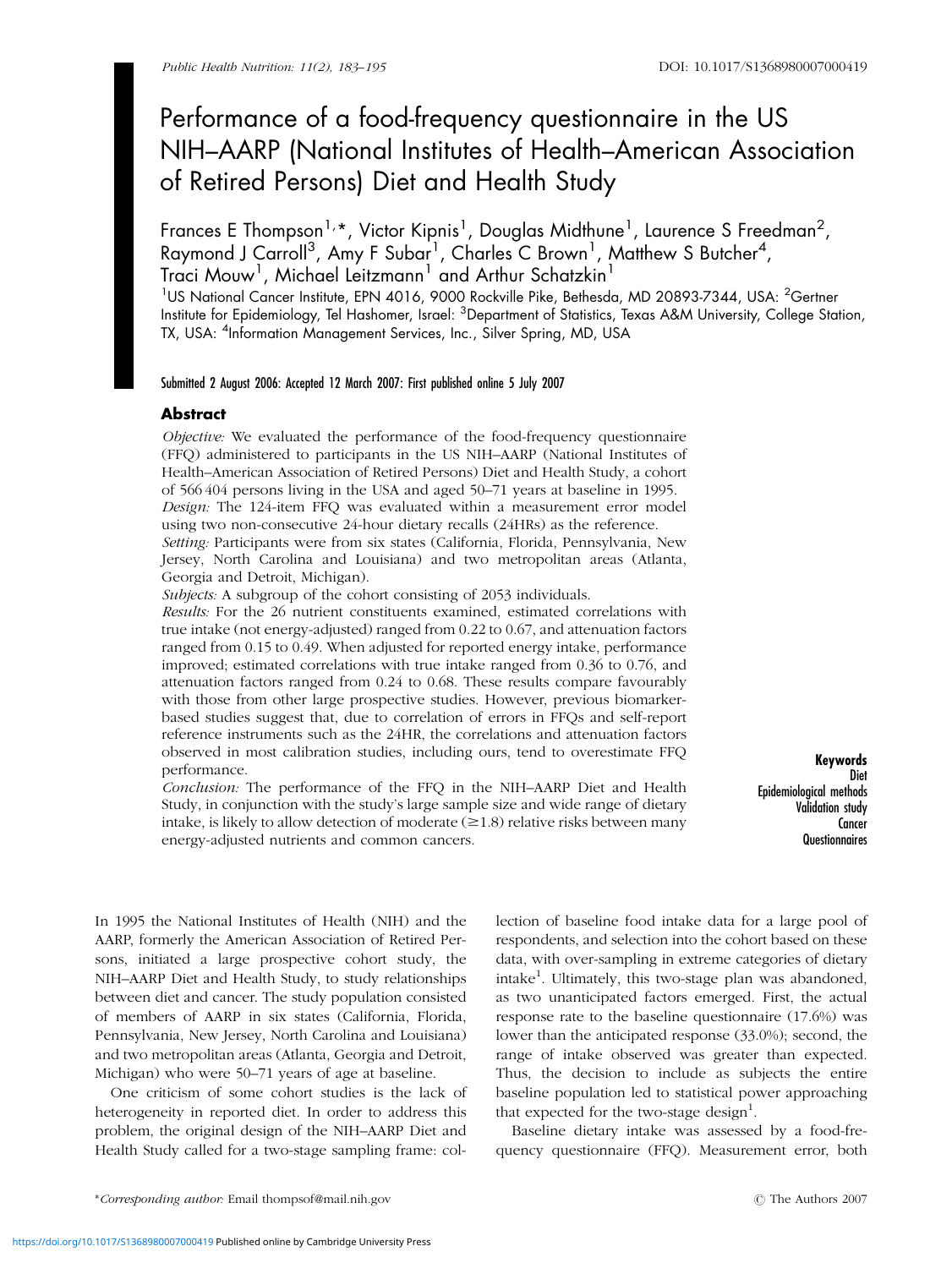random and systematic, in the FFQ method may be substantial<sup>2,3</sup>, generally leading to bias in observed relative risks and loss of power to detect diet–disease relationships $4.5$ . Thus, a calibration sub-study was carried out in approximately 2000 subjects, with two 24-hour dietary recalls (24HRs) as the reference instrument. The main purpose was to evaluate the performance of the FFQ instrument in this study and to correct estimated diet– disease relationships for measurement error. We present here validation results for 24 nutrients and for servings of fruits and vegetables. Evaluation of the FFQ-reported intake for most other food groups requires a different methodology due to a non-trivial probability of zero reported intake on any given 24HR and will be presented in a separate paper.

#### **Methods**

#### **Design**

The design of the NIH–AARP Diet and Health Study is described in detail elsewhere<sup>1,6</sup>. Briefly, a baseline questionnaire which included a 124-item FFQ was mailed to 3.5 million members of AARP, in three waves. The first wave of 250 000 questionnaires was mailed in October 1995. The calibration sub-study participants were selected from the 46 970 subjects who had responded to the first wave as of January 1996. For purposes of defining the eligible sample for selection into the calibration substudy, we excluded individuals for a variety of reasons $6$ leaving a pool of 38 691 eligible for selection into the calibration study.

The calibration study was designed to match the original two-stage design of the entire cohort study. A stratified sampling design using FFQ-derived estimates of intake of percentage energy from fat, fruit and vegetables, fibre and red meat to form strata was implemented<sup>6</sup>. For each of these dietary variables, five categories of intake were specified for each gender, consisting of approximately 10% in each of the lowest and highest categories, with the remaining 80% distributed equally among the middle three categories. The five categories and four dietary variables were used to partition eligible respondents into 20 strata. Two additional strata were added to reflect high alcohol intakes  $(>90 g$  per day). A combination of fixed and random sampling within strata was implemented to ensure approximate representation from each gender, enhance minority inclusion and increase dietary heterogeneity for these four dietary variables. Extreme intakes (strata 1 and 5) on any of the four variables were sampled at the highest rate; proportionately fewer were sampled from strata 2 and 4; and even fewer were sampled from stratum 3.

In order to attain a final sample of 2000, a pool of 6150 individuals was chosen, and telephone numbers for 3901 individuals obtained. Recruitment calls were attempted on 3647 and 2923 were reached; 128 were excluded because they could not be located, had language problems, or were too ill to participate. Of the 2795 individuals invited to participate, 2055 agreed to participate. Because of changes in an FFQ exclusion criterion (exclude if  $>10$  rather than  $>40$  scanning errors), two participants were excluded subsequently. Trained interviewers administered two non-consecutive, unannounced 24HRs by telephone, randomly assigned by day of the week. The two recalls were well separated in time (a median of 21 days apart and 75% separated by 14 or more days) from March to September 1996. Of the 2053 participants who completed the first 24HR, 1986 provided a second 24HR. All 2053 were mailed a second FFQ, similar to the baseline instrument, in October 1996; 1445 were returned. The lack of temporal agreement between the recalls and the FFQs may create error, although there is little evidence to suggest that nutrient intakes vary dramatically from season to season.

For these analyses, we excluded 100 individuals from the calibration sub-study, consistent with exclusions made on the overall baseline cohort, for the following reasons: subsequent drop outs  $(n = 78)$ ; pre-baseline registry reports of cancer  $(n=9)$ ; and death-only reports of cancer ( $n = 13$ ). Thus, the analysed calibration sample consisted of 1953 individuals (987 men, 966 women) with at least the baseline FFQ and one 24HR. Data collection for the NIH–AARP Diet and Health Study was approved by the National Cancer Institute (NCI) and the Westat, Inc. institutional review boards.

# Study instruments

The FFQ used in the NIH–AARP Diet and Health Study was an early version of the Diet History Questionnaire (DHQ) developed at the NCI<sup>7</sup>. Frequency responses were asked for 124 food items; portion sizes for 116. An additional 21 questions asked about specific food choices and cooking practices. The US Department of Agriculture's (USDA) Continuing Survey of Food Intakes of Individuals (CSFII) survey databases (1989–91 initially, and 1994–96 as it became available) were used to develop a nutrient composition database for the  $FFQ<sup>8</sup>$ . Estimates of individual intake were calculated for 29 nutrients and 30 food groups.

In the 24HR interviews, participants were asked to report all foods and beverages consumed on the day before the interview. Interviewers used a Food Probe List containing standardised probes specific to foods in over 100 food categories. Data were coded using the Food Intake Analysis System (FIAS), version 2.3, developed at the University of Texas; the same nutrient composition database is used for both FIAS and USDA's CSFII. Data checks were performed on reports with extremely high values for fat, total energy and total fruit and vegetable intakes, and corrections were made to the data when extreme values were due to coding errors.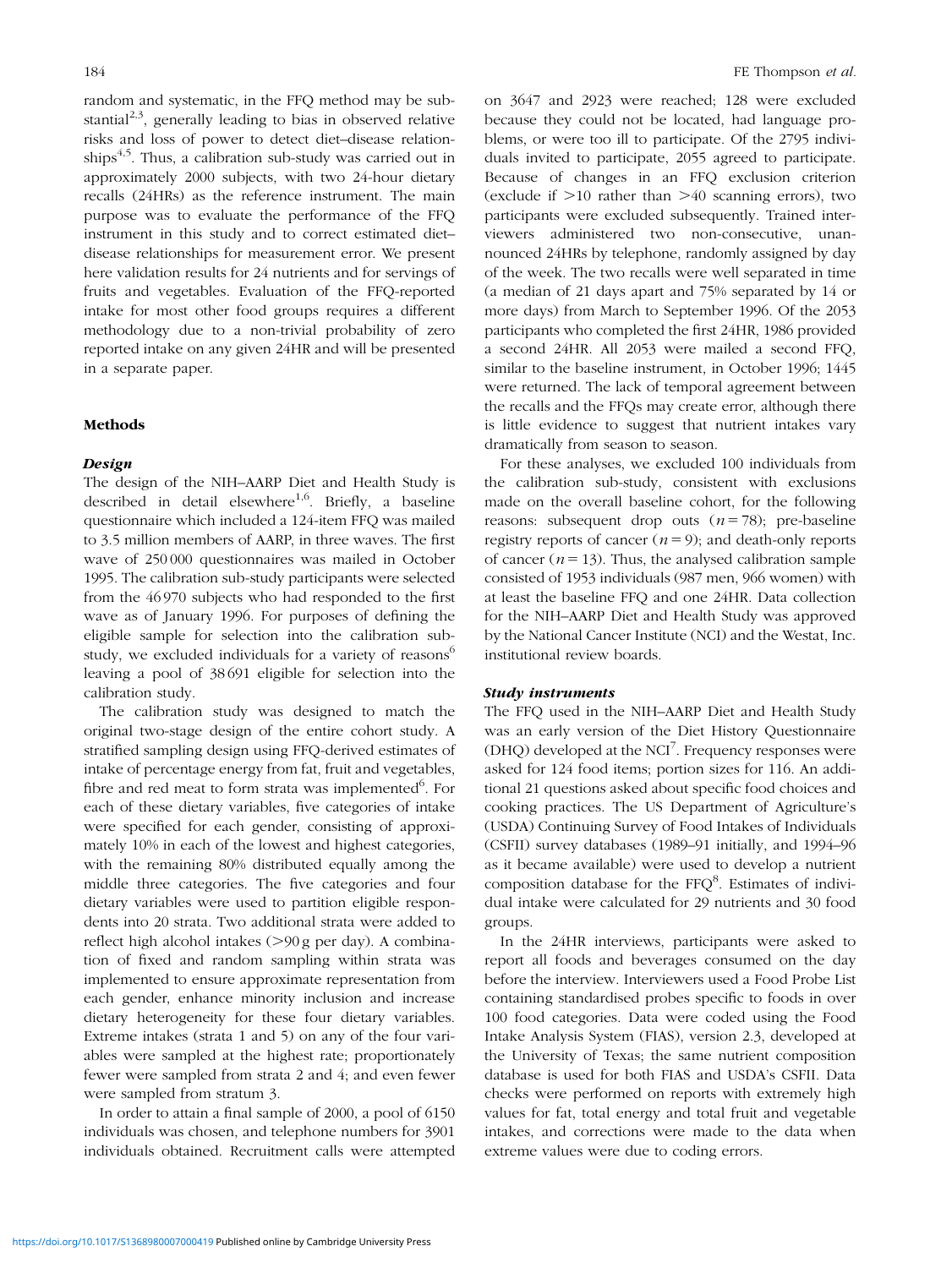#### Statistical methods

Two parameters are important for evaluating the performance of a dietary assessment instrument  $(O)$ , in this case, the FFQ: the Pearson correlation coefficient  $\rho_{OT}$ between reported and true intake, often referred to as the validity coefficient, and the attenuation factor  $\lambda_{\Omega}$ , which is the slope in the regression of true intake on reported intake. If an FFQ-measured exposure is categorised into quantiles, the correlation  $\rho_{O,T}$  determines the extent of misclassification due to measurement error<sup>9</sup>. In a univariate model relating dietary exposure to disease, the observed relative risk for a given change in the exposure is equal to the true relative risk raised to power  $\lambda_Q$ . In dietary studies,  $\lambda$ <sup>O</sup> is usually confined between zero and one, therefore attenuating (biasing toward one) true relative risks. An attenuation factor close to zero indicates severe attenuation and an attenuation factor close to one signals very little attenuation. For example, the true relative risk of 2 for a given change in the exposure would be observed as  $2^{0.5} = 1.41$  if  $\lambda_{\Omega} = 0.5$  and only  $2^{0.1} = 1.07$  if  $\lambda_{\mathcal{Q}} = 0.1$ . In addition, the correlation with true intake is related to statistical power to detect diet– disease relationships. Compared with using true intake, the required sample size to reach the desired statistical power should be increased by the inverse of the squared correlation with true intake. For example, if  $\rho_{0,T} = 0.5$ , the required sample size should be increased  $1/0.5^2 = 4$ times to achieve the nominal power.

Ideally, one would like to measure true intake in the calibration study to estimate the correlation with true intake and attenuation factor. Unfortunately, diet cannot be measured precisely in free-living populations, either using dietary assessment instruments or biomarkers of intake. Estimation of both parameters in this situation can still be performed using statistical modelling but requires administration of a reference instrument. The reference instrument does not have to measure intake perfectly and may contain error of its own, but this error is required to be (a) independent of true intake and (b) independent of error in the  $FFQ^{10}$ . Throughout this paper we shall refer to these two conditions as defining a correct reference instrument. Under conditions (a) and (b), the correlation with true intake is equal to the correlation between the FFQ and reference instrument adjusted for within-person random error in the reference measure $11$ . Its estimation in the calibration study requires that the reference instrument be administered at least twice. The attenuation factor is equal to the slope of the regression of the reference measure on the FFQ, and its estimation requires only one administration of the reference instrument $^{12}$ .

In the literature, the correlation with true intake and the attenuation factor are usually estimated by applying the method of moments to those individuals in the calibration study who have fully completed the FFQ and necessary reference measurements $13-15$ . Alternatively, both parameters can be estimated by fitting a measurement error model for the FFQ and reference measurements to all participants of the calibration study using the method of maximum likelihood<sup>10</sup>. Under a multivariate normal distribution, the second approach produces the same results as the method of moments if there are no missing data, but otherwise leads to more efficient estimation. We adopted the latter approach in the present study using the general measurement error model for the FFQ that was suggested by Kipnis et  $al^{10}$  (see Appendix B for a more detailed explanation).

In the NIH–AARP calibration study, the reference instrument was the 24HR. The distributions of most nutrient intakes derived from the 24HRs and FFQs were typically skewed and contained some extreme values that might overly influence parameter estimation. Therefore, the measurement error model was fit after first removing outliers and transforming intakes to approximate normality using the Box–Cox transformation family<sup>16</sup> as explained in detail in Appendix A. Besides normalising the data, the transformation also aimed to improve properties of the 24HR as a reference instrument by making its within-person variation constant and independent of its between-person variation. For FFQ-reported data, the number of removed outliers ranged from one for protein and cholesterol to 24 for vitamin C. For 24HR data, the number of removed outliers ranged from three for saturated fat and vitamin C to 56 for vitamin E.

We estimated correlations with true intake and attenuation factors for both absolute and energy-adjusted nutrient intakes, using the residual energy-adjustment method $^{17}$ . Due to substantial day-to-day variation in the 24HR, nutrient residuals calculated from its repeat administrations may have substantially correlated withinperson random errors, therefore violating requirements for a correct reference measure, even if those requirements were satisfied for the absolute nutrient and total energy intakes. To address this problem, we estimated correlations and attenuation factors for a nutrient residual by fitting simultaneous measurement error models<sup>18</sup> to the nutrient of interest and total energy intakes reported on the FFQ and 24HR, as outlined in Appendix B. The parameters of the measurement error model were estimated using the SAS Mixed procedure<sup>19</sup>.

As described above, in AARP the calibration study subjects were selected using stratified sampling; i.e. subjects from the first wave in the main study were selected into the calibration study with probabilities based on their reported intakes on the baseline FFQ for the five stratadetermining dietary variables (percentage energy from fat, dietary fibre, fruit and vegetables, red meat and alcohol). Since the missing mechanism depends only on the value of the baseline FFQ, and not on the unobserved 24HR and second FFQ, the data are missing at random. The maximum likelihood estimator ignores missing data as long as they are missing at random, at the expense of including data for the nutrient(s) of interest as well as five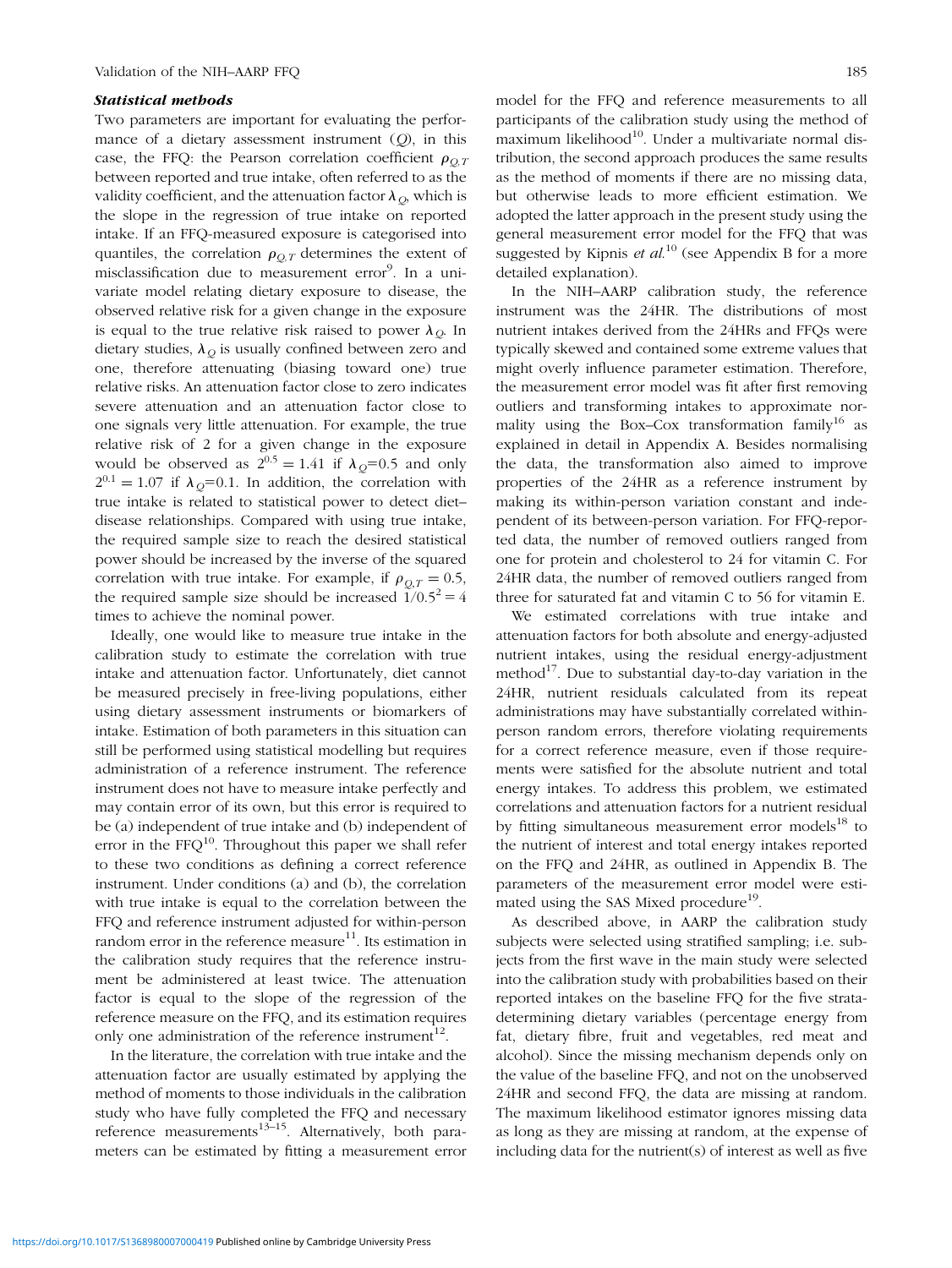strata-determining dietary variables from all subjects in the main study (not just those in the calibration study)<sup>20</sup>. On the other hand, the distributions of dietary intake in the calibration study were similar to those in the final baseline cohort, justifying a simple random sample analysis. We fit the measurement error models using both stratified and simple random sample estimation procedures. Since results were similar, we present the simple random sample estimates only.

# Results

# Comparison of baseline cohort and calibration sub-sample

Demographic and selected exposure characteristics of the eligible baseline cohort and the calibration sub-sample are shown in Table 1. The calibration sub-sample reflects the full baseline cohort with regard to demographic composition (age, race/ethnicity, educational attainment), environmental exposure status (smoking, physical activity, diet, body mass index, hormone use), selfreported health status and family history of cancer. In addition, despite the stratified sampling into the calibration study, the median values of the dietary factors presented (Table 1) and their distributions (results not shown) were similar for both groups. This indicates that the calibration study was practically a simple random sample from the main cohort.

#### Comparison among median intakes

Estimates of median intakes reported on the FFQ and 24HR after adjustment for within-person variation are presented in Table 2. We present medians rather than means because the distributions are skewed. The estimates for both instruments were obtained by estimating the means on the transformed scale with approximately normal (symmetric) distribution (see Methods section) and then back-transforming the means to the original scale. Under the assumption of a correct reference instrument, this procedure applied to the 24HR produces estimates of median usual intake on the original scale.

Comparison of the first and second administrations of each instrument – the FFQ and the 24HR – generally showed lower reported intakes on the second administration (Table 2). However, most differences were trivial. Comparisons between FFQ and 24HR generally showed few large differences. When we compared the median of the first FFQ with the median of the first 24HR (on the transformed scale), few differences of 15% or more were observed: intakes of protein (men), thiamin (men) and riboflavin (men) on the 24HR were higher than on the FFQ; reports of vitamin  $B_6$  (women), vitamin  $B_{12}$ (women), and fruits and vegetables were higher on the FFQ than the 24HR. Estimates of other nutrients including

energy, carbohydrate, fat, fibre and all energy-adjusted macronutrients were similar for the two instruments.

# Estimated correlations with true intake and attenuation factors

Using 24HR as a reference instrument, estimates of correlation coefficients between FFQ-reported and true nutrient intakes and of attenuation factors for FFQ are presented in Table 3. Correlations for energy were 0.39 and 0.22 for men and women, respectively. For men, correlations for absolute nutrient intakes ranged from 0.37 (vitamin E) to 0.67 (dietary cholesterol). For women, correlations ranged from 0.23 (vitamin E) to 0.56 (dietary cholesterol). Attenuation factors for energy were 0.26 among men and 0.15 among women. For men, attenuation factors for absolute nutrient intakes ranged from 0.24 (protein) to 0.53 (cholesterol); for women, they ranged from 0.16 (protein) to 0.43 (vitamin C). After energy adjustment, estimated correlations with true intake and attenuation factors generally rose, especially for women. Correlation coefficients ranged from 0.40 (vitamin E) to 0.76 (saturated fat) among men, and from 0.36 (vitamin E) to  $0.70$  (vitamin  $B_6$ ) among women. Attenuation factors ranged from 0.26 (protein) to 0.68 (saturated fat) among men and from  $0.24$  (vitamin E) to  $0.62$  (vitamin B<sub>6</sub>) among women.

# Discussion

The NIH–AARP Diet and Health Study is among the largest prospective studies of diet and cancer in the world, providing large numbers of incident cases for a variety of cancers. It also provides the largest calibration dataset in the USA, with 24HR data on nearly 2000 individuals.

The FFQ used in this study is an early version of the NCI DHQ, which has been evaluated in two other studies $2^{21-23}$ . The principal difference between the NIH–AARP Diet and Health Study FFQ and the DHQ is the response format: the AARP FFQ uses a grid while the DHQ does not. In the Eating at America's Table Study  $(EATS)^{21}$ , four 24HRs were used as a reference instrument to evaluate the DHQ as well as the Willett and Block questionnaires. The estimated correlations between DHQ-reported and true nutrient intakes and the attenuation factors for DHQ in EATS were generally high and similar to those in the current study, especially after energy adjustment (see Table 4 below). A second study, the Observing Protein and Energy Nutrition (OPEN) study<sup>22,23</sup>, used urinary nitrogen and doubly labelled water as established reference biomarkers for intakes of protein and energy, respectively, to estimate the measurement error structure in the DHQ and 24HR, and to evaluate the performance of the 24HR as a reference instrument for protein, energy and energy-adjusted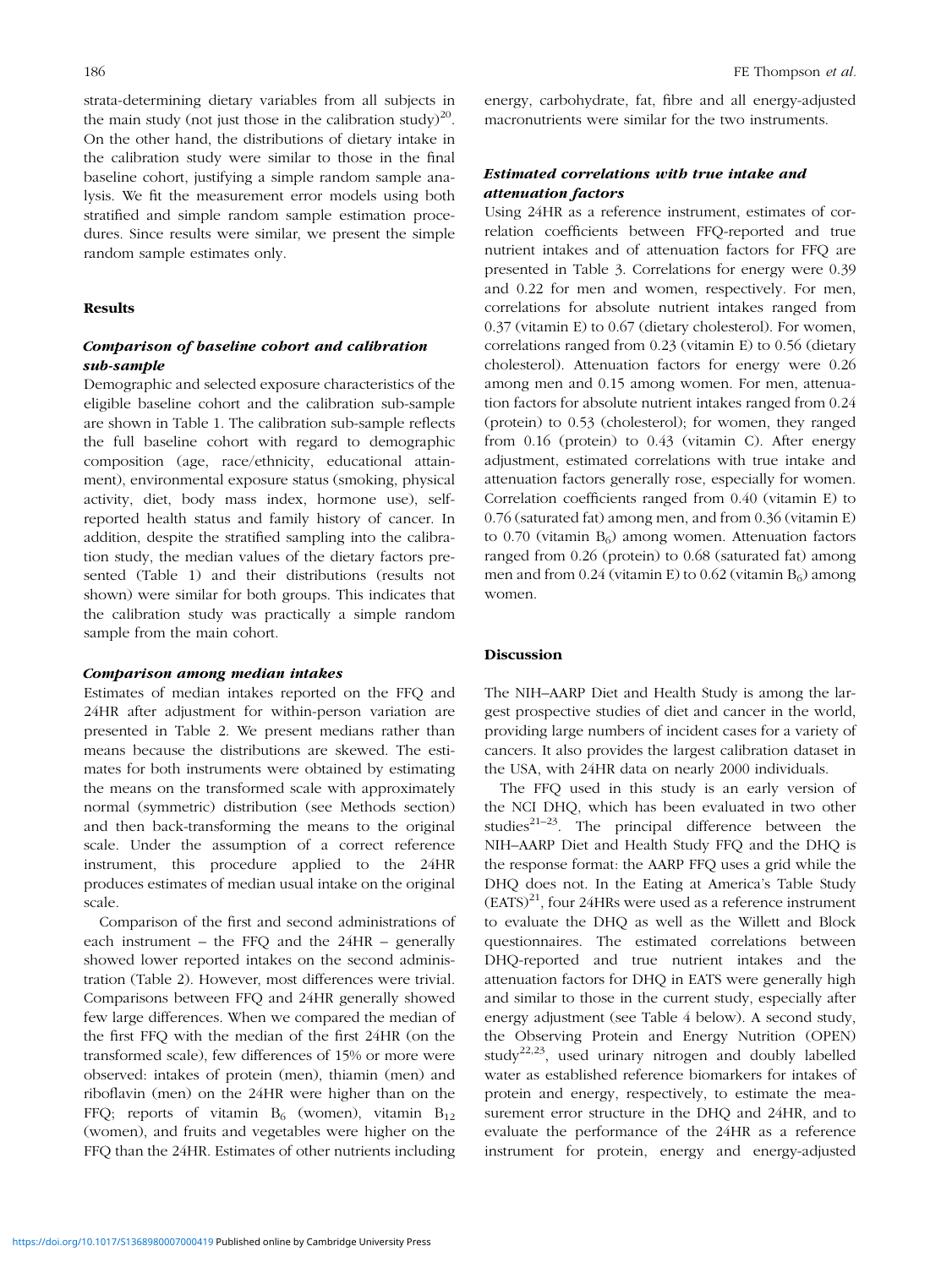|                                   |                                   | Men                                   | Women                             |                                       |  |  |  |
|-----------------------------------|-----------------------------------|---------------------------------------|-----------------------------------|---------------------------------------|--|--|--|
| Characteristic                    | Baseline cohort<br>$(n = 298449)$ | Calibration sub-sample<br>$(n = 987)$ | Baseline cohort<br>$(n = 204844)$ | Calibration sub-sample<br>$(n = 966)$ |  |  |  |
| Age (years), mean                 | 62.2                              | 62.3                                  | 61.9                              | 62.0                                  |  |  |  |
| Height (in), mean                 | 70.1                              | 70.1                                  | 64.3                              | 64.4                                  |  |  |  |
| Weight (lb), mean                 | 190.6                             | 189.2                                 | 157.0                             | 157.8                                 |  |  |  |
| BMI ( $\text{kg m}^{-2}$ ), mean  | 27.2                              | 27.0                                  | 26.7                              | 26.7                                  |  |  |  |
| Race/ethnicity (%)                |                                   |                                       |                                   |                                       |  |  |  |
| White, non-Latino                 | 92.7                              | 91.7                                  | 89.6                              | 92.2                                  |  |  |  |
| Black, Latino, Asian, other       | 6.2                               | 7.6                                   | 8.8                               | 7.0                                   |  |  |  |
| Unknown                           | 1.2                               | 0.7                                   | 1.5                               | 0.7                                   |  |  |  |
| Education (%)                     |                                   |                                       |                                   |                                       |  |  |  |
| $<$ 12 years                      | 5.7                               | 5.7                                   | 6.0                               | 4.5                                   |  |  |  |
| 12 years/high school              | 15.4                              | 13.9                                  | 25.3                              | 24.6                                  |  |  |  |
| Vocational/technical              | 9.2                               | 12.1                                  | 10.6                              | 10.8                                  |  |  |  |
| Some college                      | 22.1                              | 20.7                                  | 24.8                              | 27.0                                  |  |  |  |
| College graduate                  | 21.8                              | 22.1                                  | 14.9                              | 15.8                                  |  |  |  |
| Postgraduate                      | 23.2                              | 23.7                                  | 15.2                              | 14.3                                  |  |  |  |
| Unknown                           | 2.6                               | 1.9                                   | 3.3                               | 3.0                                   |  |  |  |
|                                   |                                   |                                       |                                   |                                       |  |  |  |
| Family history of cancer (%)      | 47.2                              | 48.8                                  | 43.3                              | 43.0                                  |  |  |  |
| No family history of cancer       |                                   |                                       |                                   |                                       |  |  |  |
| Some family history of cancer     | 47.3                              | 46.1                                  | 51.6                              | 52.2                                  |  |  |  |
| Unknown                           | 5.4                               | 5.1                                   | 5.1                               | 4.9                                   |  |  |  |
| Smoking status (%)                |                                   |                                       |                                   |                                       |  |  |  |
| Never smoker                      | 29.7                              | 28.7                                  | 44.3                              | 41.3                                  |  |  |  |
| Current smoker                    | 58.3                              | 57.9                                  | 39.7                              | 40.1                                  |  |  |  |
| Former smoker                     | 10.4                              | 12.1                                  | 14.2                              | 16.4                                  |  |  |  |
| Unknown                           | 1.7                               | 1.4                                   | 1.8                               | 2.3                                   |  |  |  |
| Physical activity (%)             |                                   |                                       |                                   |                                       |  |  |  |
| Never/rarely                      | 14.3                              | 13.9                                  | 21.8                              | 20.9                                  |  |  |  |
| $1 - 3$ /month                    | 13.1                              | 11.5                                  | 14.4                              | 14.5                                  |  |  |  |
| $1-2$ /week                       | 22.0                              | 21.7                                  | 21.1                              | 20.7                                  |  |  |  |
| 3-4/week                          | 28.2                              | 30.5                                  | 25.1                              | 26.5                                  |  |  |  |
| $>4$ /week                        | 21.5                              | 21.8                                  | 16.3                              | 16.5                                  |  |  |  |
| Unknown                           | 0.9                               | 0.7                                   | 1.3                               | 0.9                                   |  |  |  |
| Self-rated health status (%)      |                                   |                                       |                                   |                                       |  |  |  |
| Excellent                         | 17.5                              | 18.3                                  | 16.9                              | 18.0                                  |  |  |  |
| Very good                         | 36.0                              | 35.5                                  | 35.0                              | 35.9                                  |  |  |  |
| Good                              | 34.8                              | 35.4                                  | 34.9                              | 33.0                                  |  |  |  |
| Fair                              | 10.5                              | 9.3                                   | 11.4                              | 10.8                                  |  |  |  |
| Poor*                             | $\overline{\phantom{0}}$          | $\overline{\phantom{0}}$              | $\equiv$                          | $\overline{\phantom{0}}$              |  |  |  |
| Unknown                           | 1.3                               | 1.5                                   | 1.8                               | 2.3                                   |  |  |  |
| Currently using HRT (%)           |                                   |                                       |                                   |                                       |  |  |  |
| No                                |                                   |                                       | 54.4                              | 55.7                                  |  |  |  |
| Yes                               |                                   | $\overline{\phantom{0}}$              | 44.5                              | 43.2                                  |  |  |  |
| Unknown                           |                                   | $\overline{\phantom{0}}$              | 1.2                               | 1.1                                   |  |  |  |
| Dietary intake on baseline FFQ    |                                   |                                       |                                   |                                       |  |  |  |
| Servings of fruits and vegetables | 6.2                               | 6.3                                   | 6.0                               | 6.0                                   |  |  |  |
|                                   |                                   |                                       |                                   |                                       |  |  |  |
| per day, median                   |                                   |                                       |                                   |                                       |  |  |  |
| % energy from fat, median         | 30.6                              | 30.8                                  | 29.9                              | 29.7                                  |  |  |  |
| Fibre (g), median                 | 18.4                              | 19.2                                  | 16.1                              | 15.8                                  |  |  |  |
| Total energy (kcal), median       | 1866                              | 1896                                  | 1456                              | 1496                                  |  |  |  |
| Total fat (g), median             | 61.4                              | 64.1                                  | 47.0                              | 48.5                                  |  |  |  |
| Carbohydrate (g), median          | 235.3                             | 242.3                                 | 195.6                             | 199.1                                 |  |  |  |
| Protein (g), median               | 70.4                              | 71.8                                  | 55.6                              | 55.8                                  |  |  |  |

NIH – National Institutes of Health; BMI – body mass index; HRT – hormone replacement therapy; FFQ – food-frequency questionnaire. \* Those reporting poor health were excluded from the baseline cohort.

protein intakes. Implications of the OPEN study, as well as other biomarker studies, on the current analysis are discussed below.

In the NIH–AARP Diet and Health Study, estimated correlations with true absolute nutrient intakes were generally in the range of 0.4–0.6. Energy adjustment generally improved correlation coefficients and attenuation factors, particularly among women, where relatively low validity coefficients for energy were observed. We compare these correlation coefficients with correlations attained in previously published validation studies (Table 4). Studies included for comparison are those which present gender-specific data with 'deattenuated' and/or energy-adjusted correlation coefficients. These studies compared FFQs with multiple days of  $24HRs^{21,24-26}$  or food records<sup>27</sup> or both<sup>28</sup>. Most studies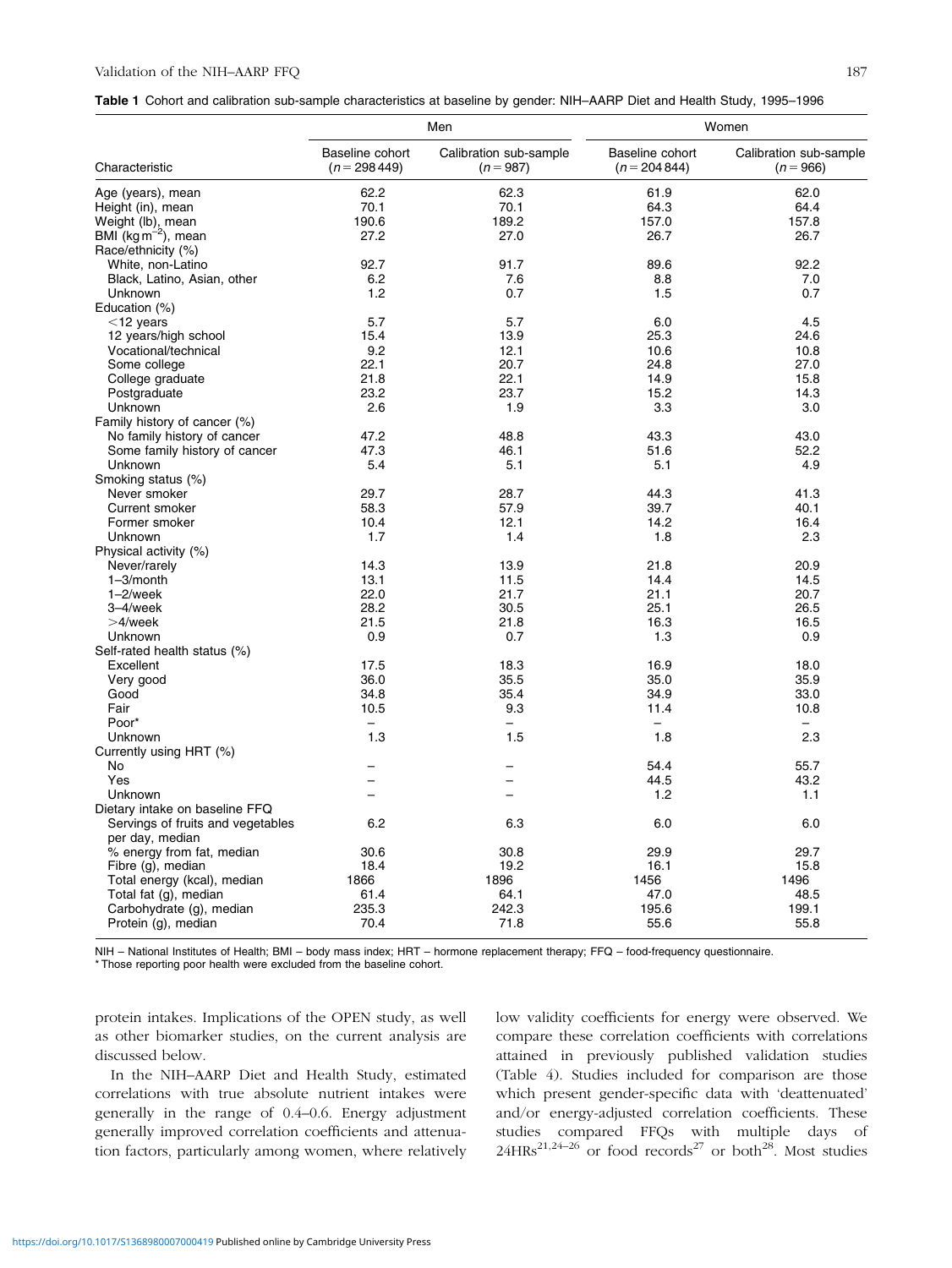| Table 2 Estimates of median daily intakes of nutrients/dietary constituents reported on the FFQ and 24HR in the calibration sub-sample, |  |  |
|-----------------------------------------------------------------------------------------------------------------------------------------|--|--|
| after adjustment for within-person variation: NIH-AARP Diet and Health Study, 1995–1996                                                 |  |  |

|                                                |            | Men $(n = 987)$ |       |        | Women $(n = 966)$ |        |       |        |  |
|------------------------------------------------|------------|-----------------|-------|--------|-------------------|--------|-------|--------|--|
|                                                | <b>FFQ</b> |                 |       | 24HR   | <b>FFQ</b>        |        | 24HR  |        |  |
| Nutrient*/dietary constituent (intake per day) | First      | Second          | First | Second | First             | Second | First | Second |  |
| Energy (kcal)                                  | 1953       | 1867            | 2231  | 2192   | 1540              | 1464   | 1592  | 1568   |  |
| Protein (g)                                    | 74.2+      | 71.7            | 89.3  | 89.0   | 58.2              | 55.9   | 62.5  | 63.6   |  |
| Protein (% energy)                             | 15.1       | 15.3            | 15.8  | 16.1   | 15.2              | 15.2   | 15.8  | 16.2   |  |
| Carbohydrate (g)                               | 249.1      | 238.7           | 280.9 | 272.9  | 206.5             | 194.7  | 208.0 | 202.4  |  |
| Carbohydrate (% energy)                        | 51.7       | 51.7            | 51.3  | 50.7   | 54.2              | 53.4   | 53.0  | 52.4   |  |
| Fat (g)                                        | 64.5       | 62.8            | 73.9  | 73.9   | 49.9              | 49.2   | 51.9  | 51.9   |  |
| Fat (% energy)                                 | 30.5       | 31.0            | 30.6  | 31.2   | 29.7              | 30.7   | 29.9  | 30.3   |  |
| Saturated fat (g)                              | 19.9       | 19.2            | 23.6  | 23.6   | 15.1              | 14.9   | 16.7  | 16.8   |  |
| Monounsaturated fat (g)                        | 24.4       | 24.0            | 27.3  | 27.2   | 18.4              | 18.3   | 18.8  | 18.7   |  |
| Polyunsaturated fat (g)                        | 14.0       | 13.7            | 14.9  | 14.9   | 11.8              | 11.6   | 11.0  | 11.0   |  |
| Cholesterol (mg)                               | 205        | 201             | 248   | 252    | 148               | 147    | 161   | 173    |  |
| Dietary fibre (g)                              | 19.5       | 18.7            | 19.6  | 19.1   | 16.6              | 15.7   | 14.5  | 14.3   |  |
| Vitamin A $(\mu g \nR E)$                      | 1300       | 1222            | 1057  | 1089   | 1226              | 1137   | 865   | 867    |  |
| Vitamin E (mg $\alpha$ -TE)                    | 8.73       | 8.64            | 8.50  | 8.60   | 7.52              | 7.28   | 6.32  | 6.36   |  |
| Vitamin C (mg)                                 | 138        | 126             | 122   | 120    | 133               | 124    | 105   | 108    |  |
| Thiamin (mg)                                   | 1.60       | 1.56            | 1.85  | 1.84   | 1.26              | 1.19   | 1.29  | 1.28   |  |
| Riboflavin (mg)                                | $1.91 +$   | 1.85            | 2.15  | 2.10   | 1.56              | 1.47   | 1.54  | 1.58   |  |
| Niacin (mg)                                    | 23.0       | 22.3            | 26.4  | 26.2   | 17.8              | 17.0   | 18.1  | 18.3   |  |
| Folate (mg)                                    | 306        | 296             | 332   | 323    | 266               | 249    | 248   | 253    |  |
| Vitamin $B_6$ (mg)                             | 2.02       | 1.98            | 2.18  | 2.13   | 1.66+             | 1.56   | 1.53  | 1.57   |  |
| Calcium (mg)                                   | 761        | 729             | 821   | 809    | 661               | 622    | 631   | 645    |  |
| Iron $(mg)$                                    | 15.6       | 15.2            | 17.0  | 16.8   | 12.2              | 11.6   | 12.0  | 11.7   |  |
| Magnesium (mg)                                 | 338        | 325             | 341   | 334    | 284               | 270    | 255   | 253    |  |
| Phosphorus (mg)                                | 1238       | 1193            | 1437  | 1409   | 992               | 946    | 1025  | 1034   |  |
| $Zinc$ (mg)                                    | 10.98      | 10.67           | 12.00 | 11.81  | 8.30              | 7.89   | 8.30  | 8.52   |  |
| Potassium (mg)                                 | 3487       | 3343            | 3453  | 3418   | 2031              | 2869   | 2592  | 2641   |  |
| Vitamin $B_{12}$ (mg)                          | 4.78       | 4.63            | 4.51  | 4.47   | $3.55 +$          | 3.46   | 2.83  | 2.96   |  |
| Fruit & vegetables (Pyramid servings)          | 6.4        | 6.1             | 6.1   | 6.3    | $6.3+$            | 5.9    | 5.1   | 5.4    |  |

FFQ – food-frequency questionnaire; 24HR – 24-hour dietary recall; NIH – National Institutes of Health; RE – retinal equivalents;  $\alpha$ -TE –  $\alpha$ -tocopherol equivalents.

\* Values for nutrients are from dietary intakes only and do not include reported supplements.

 $+$  The first FFQ value is  $\geq$  15% different from the first 24HR value, on the transformed scale.

presented deattenuated energy-adjusted estimates $21,25-28$ . Munger *et al.*<sup>24</sup> presented energy-adjusted estimates without first deattenuating. In general, within the range of correlations observed among these studies, those from the NIH–AARP Diet and Health Study are among the higher ones. For example, for energy-adjusted total fat, correlations in other studies range from 0.55 to 0.77, compared with AARP correlations of 0.72 (men) and 0.62 (women). Similarly, for energy-adjusted fibre, correlations in other studies range from 0.24 to 0.80, compared with AARP correlations of 0.72 (men) and 0.66 (women). Although the multitude of studies does give a qualitative sense of how well various nutrients are estimated using FFQs, one should exercise caution in interpreting the results of the direct comparison of validity coefficients from these studies conducted in different populations with different dietary assessment reference instruments<sup>29</sup>.

Correlations with true intake and attenuation factors in the study were estimated using 24HR as a reference instrument, i.e. assuming that 24HR-reported intake is unbiased at the individual level and includes only withinperson random error that is independent of true intake and error in the FFQ. Recent studies using reference biomarkers<sup>10,23,30</sup> have demonstrated that these assumptions may not hold – for protein, total energy and energyadjusted protein, the 24HR has both intake-related and person-specific biases correlated with their counterparts in the FFQ. Thus, using the 24HR as a reference instrument may lead to biased estimates of the FFQ performance. For example, Kipnis et al. derived a formula relating the true attenuation factor to the one estimated using the 24HR as a reference instrument<sup>23</sup>. They demonstrate that intake-related bias in 24HR resulting in the flattened slope phenomenon, i.e. when the regression of the 24HR-reported on true intake has a slope smaller than one, tends to underestimate the attenuation factor (overestimate true attenuation). On the other hand, person-specific bias in 24HR as well as its correlation with person-specific bias in the FFQ leads to an overestimated attenuation factor (underestimated true attenuation). The resulting bias in the estimated attenuation factor therefore depends on the relative values of these three parameters that characterise deviations of 24HR from the requirements to a correct reference measure. In the OPEN study, the interplay of the flattened slope and personspecific bias in 24HR as well as correlation between person-specific biases in the 24HR and FFQ led to a minimal overestimation of the FFQ performance (20% or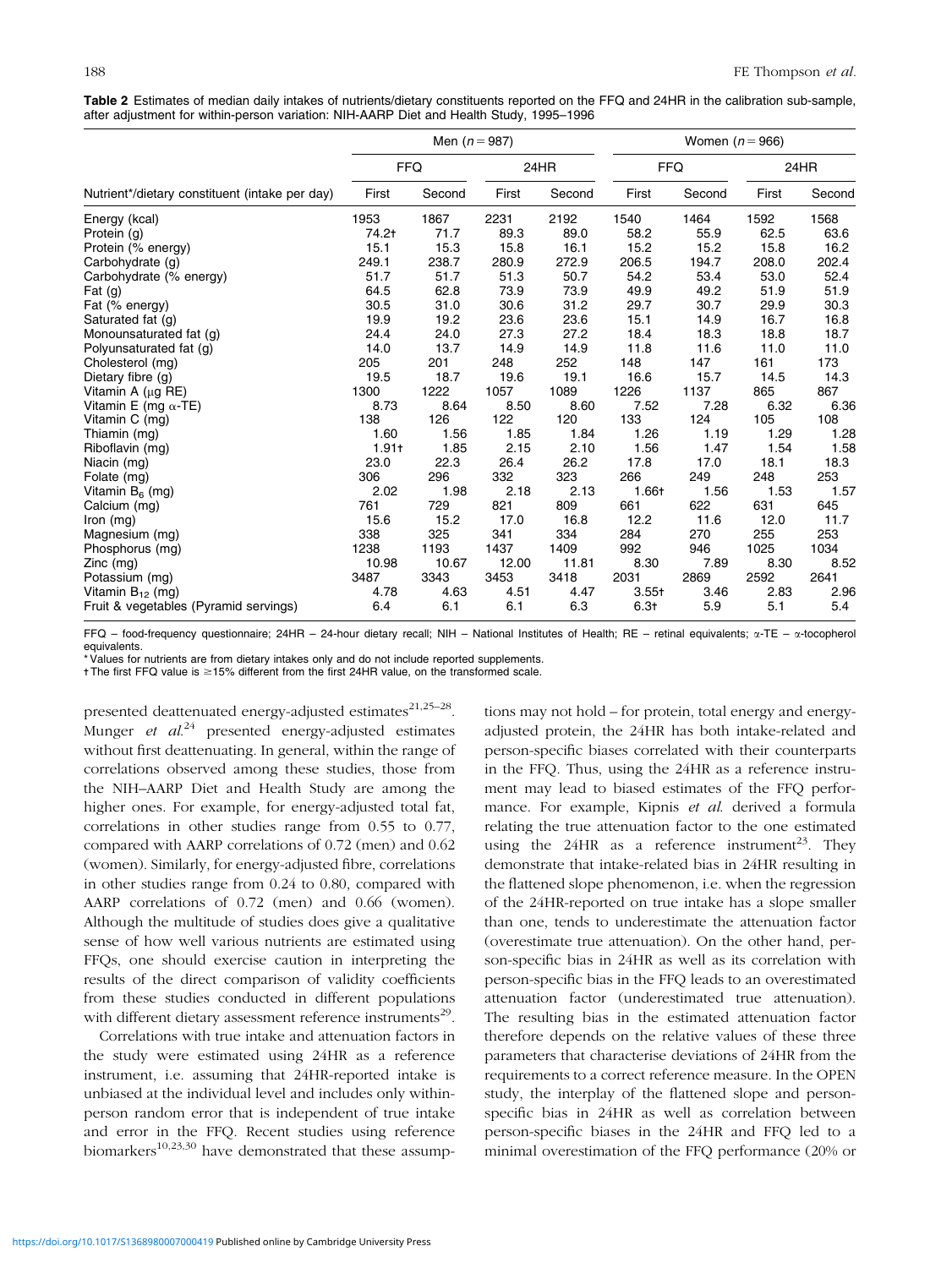Table 3 Estimated correlation coefficients and attenuation factors between the FFQ and truth using a measurement error model, unadjusted and adjusted for energy intake: NIH–AARP Diet and Health Study, 1995–1996

|                                   |                    | Correlation coefficient | <b>Attenuation factor</b> |                      |  |  |  |  |
|-----------------------------------|--------------------|-------------------------|---------------------------|----------------------|--|--|--|--|
| Nutrient/dietary<br>constituent   | Men<br>$(n = 987)$ | Women<br>$(n = 966)$    | Men<br>$(n = 987)$        | Women<br>$(n = 966)$ |  |  |  |  |
| Energy                            | 0.39               | 0.22                    | 0.26                      | 0.15                 |  |  |  |  |
| Protein                           |                    |                         |                           |                      |  |  |  |  |
| Unadjusted<br>Adjusted            | 0.41<br>0.43       | 0.30<br>0.50            | 0.24<br>0.26              | 0.16<br>0.31         |  |  |  |  |
| Carbohydrate                      |                    |                         |                           |                      |  |  |  |  |
| Unadjusted                        | 0.39               | 0.32                    | 0.32                      | 0.23                 |  |  |  |  |
| Adjusted                          | 0.71               | 0.64                    | 0.62                      | 0.50                 |  |  |  |  |
| Fat                               |                    |                         |                           |                      |  |  |  |  |
| Unadjusted                        | 0.58               | 0.39                    | 0.42                      | 0.28                 |  |  |  |  |
| Adjusted<br>Saturated fat         | 0.72               | 0.62                    | 0.57                      | 0.45                 |  |  |  |  |
| Unadjusted                        | 0.65               | 0.48                    | 0.52                      | 0.37                 |  |  |  |  |
| Adjusted                          | 0.76               | 0.69                    | 0.68                      | 0.58                 |  |  |  |  |
| Monounsaturated fat               |                    |                         |                           |                      |  |  |  |  |
| Unadjusted                        | 0.58               | 0.41                    | 0.41                      | 0.30                 |  |  |  |  |
| Adjusted                          | 0.71               | 0.62                    | 0.56                      | 0.46                 |  |  |  |  |
| Polyunsaturated fat<br>Unadjusted | 0.47               | 0.33                    | 0.32                      | 0.22                 |  |  |  |  |
| Adjusted                          | 0.53               | 0.56                    | 0.38                      | 0.28                 |  |  |  |  |
| Cholesterol                       |                    |                         |                           |                      |  |  |  |  |
| Unadjusted                        | 0.67               | 0.56                    | 0.53                      | 0.38                 |  |  |  |  |
| Adjusted                          | 0.68               | 0.68                    | 0.64                      | 0.52                 |  |  |  |  |
| Dietary fibre                     |                    |                         |                           |                      |  |  |  |  |
| Unadjusted<br>Adjusted            | 0.50<br>0.72       | 0.42<br>0.66            | 0.39<br>0.60              | 0.31<br>0.55         |  |  |  |  |
| Vitamin A                         |                    |                         |                           |                      |  |  |  |  |
| Unadjusted                        | 0.46               | 0.42                    | 0.35                      | 0.31                 |  |  |  |  |
| Adjusted                          | 0.59               | 0.59                    | 0.47                      | 0.45                 |  |  |  |  |
| Vitamin E                         |                    |                         |                           |                      |  |  |  |  |
| Unadjusted                        | 0.37               | 0.23                    | 0.27                      | 0.17                 |  |  |  |  |
| Adjusted<br>Vitamin C             | 0.40               | 0.36                    | 0.32                      | 0.24                 |  |  |  |  |
| Unadjusted                        | 0.60               | 0.54                    | 0.47                      | 0.43                 |  |  |  |  |
| Adjusted                          | 0.70               | 0.65                    | 0.55                      | 0.53                 |  |  |  |  |
| Thiamin                           |                    |                         |                           |                      |  |  |  |  |
| Unadjusted                        | 0.38               | 0.37                    | 0.28                      | 0.26                 |  |  |  |  |
| Adjusted<br>Riboflavin            | 0.62               | 0.59                    | 0.52                      | 0.48                 |  |  |  |  |
| Unadjusted                        | 0.48               | 0.44                    | 0.34                      | 0.31                 |  |  |  |  |
| Adjusted                          | 0.64               | 0.67                    | 0.47                      | 0.50                 |  |  |  |  |
| Niacin                            |                    |                         |                           |                      |  |  |  |  |
| Unadjusted                        | 0.40               | 0.32                    | 0.27                      | 0.18                 |  |  |  |  |
| Adjusted                          | 0.56               | 0.57                    | 0.44                      | 0.39                 |  |  |  |  |
| Folate<br>Unadjusted              | 0.48               | 0.49                    | 0.42                      | 0.39                 |  |  |  |  |
| Adjusted                          | 0.64               | 0.69                    | 0.60                      | 0.59                 |  |  |  |  |
| Vitamin B <sub>6</sub>            |                    |                         |                           |                      |  |  |  |  |
| Unadjusted                        | 0.51               | 0.46                    | 0.39                      | 0.34                 |  |  |  |  |
| Adjusted                          | 0.69               | 0.70                    | 0.61                      | 0.62                 |  |  |  |  |
| Calcium<br>Unadjusted             | 0.54               | 0.48                    | 0.40                      | 0.36                 |  |  |  |  |
| Adjusted                          | 0.63               | 0.64                    | 0.46                      | 0.47                 |  |  |  |  |
| Iron                              |                    |                         |                           |                      |  |  |  |  |
| Unadjusted                        | 0.42               | 0.36                    | 0.33                      | 0.27                 |  |  |  |  |
| Adjusted                          | 0.59               | 0.56                    | 0.52                      | 0.48                 |  |  |  |  |
| Magnesium                         |                    |                         |                           |                      |  |  |  |  |
| Unadjusted<br>Adjusted            | 0.45               | 0.35                    | 0.35<br>0.58              | 0.24                 |  |  |  |  |
| Phosphorus                        | 0.64               | 0.66                    |                           | 0.53                 |  |  |  |  |
| Unadjusted                        | 0.46               | 0.36                    | 0.31                      | 0.23                 |  |  |  |  |
| Adjusted                          | 0.61               | 0.63                    | 0.42                      | 0.44                 |  |  |  |  |
| Zinc                              |                    |                         |                           |                      |  |  |  |  |
| Unadjusted<br>Adjusted            | 0.45<br>0.49       | 0.40<br>0.57            | 0.30<br>0.35              | 0.27<br>0.43         |  |  |  |  |
|                                   |                    |                         |                           |                      |  |  |  |  |

|                                 |                    | Correlation coefficient | Attenuation factor |                      |  |  |  |
|---------------------------------|--------------------|-------------------------|--------------------|----------------------|--|--|--|
| Nutrient/dietary<br>constituent | Men<br>$(n = 987)$ | Women<br>$(n = 966)$    | Men<br>$(n = 987)$ | Women<br>$(n = 966)$ |  |  |  |
| Potassium                       |                    |                         |                    |                      |  |  |  |
| Unadjusted                      | 0.45               | 0.39                    | 0.33               | 0.26                 |  |  |  |
| Adjusted                        | 0.63               | 0.67                    | 0.51               | 0.51                 |  |  |  |
| Vitamin $B_{12}$                |                    |                         |                    |                      |  |  |  |
| Unadjusted                      | 0.48               | 0.44                    | 0.31               | 0.32                 |  |  |  |
| Adjusted                        | 0.47               | 0.47                    | 0.32               | 0.34                 |  |  |  |
| Fruit & vegetables              |                    |                         |                    |                      |  |  |  |
| Unadjusted                      | 0.59               | 0.46                    | 0.47               | 0.37                 |  |  |  |
| Adjusted                        | 0.72               | 0.61                    | 0.61               | 0.54                 |  |  |  |

FFQ – food-frequency questionnaire; NIH – National Institutes of Health.

less for both correlation and attenuation) for absolute protein intake. The resulting overestimation for total energy intake, however, ranged from 120% (correlation with true intake in men) to 230% (attenuation in women)<sup>23</sup>. Biases this large would make it difficult to estimate moderate diet–cancer relationships using nonenergy-adjusted models, even in a study as large as AARP. For example, if the estimated attenuation factor of 0.28 for absolute fat intake in women were biased upward by 20%, then the true attenuation factor would be about 0.23, and a true fat–breast cancer relative risk of 1.80 would be observed as 1.14. If the estimate were biased upward by 100%, then the true attenuation factor would be about 0.14, and a relative risk of 1.80 would be observed as only 1.09.

Fortunately, energy adjustment appears to improve the situation substantially. The original rationale for this procedure was to evaluate the nutrient effect independent of overall energy intake<sup>31</sup>. A second rationale for the procedure is to reduce measurement  $error<sup>32</sup>$ . Because the error in reported energy intake is correlated with the error in reported intake for most other nutrients on the same instrument, controlling for energy reduces this correlated error. The published OPEN results<sup>23</sup> used the density method rather than the residual method to energy-adjust protein, but the results for residual protein were similar to those for protein density. In OPEN, energy-adjusted protein on 24HR had substantially reduced person-specific bias and somewhat more pronounced flattened slope compared with absolute reported protein intake. Correlation between person-specific biases in the FFQ and 24HR, however, increased twofold in men and fourfold in women. As a result of the interplay among these factors, using the 24HR as a reference instrument produced an essentially unbiased estimate of the attenuation factor for energy-adjusted protein intake in men, while in women the estimated attenuation factor was biased upward by about 40%. If similar biases are assumed for energy-adjusted fat intake in the AARP calibration study, the estimated attenuation factor of 0.45 for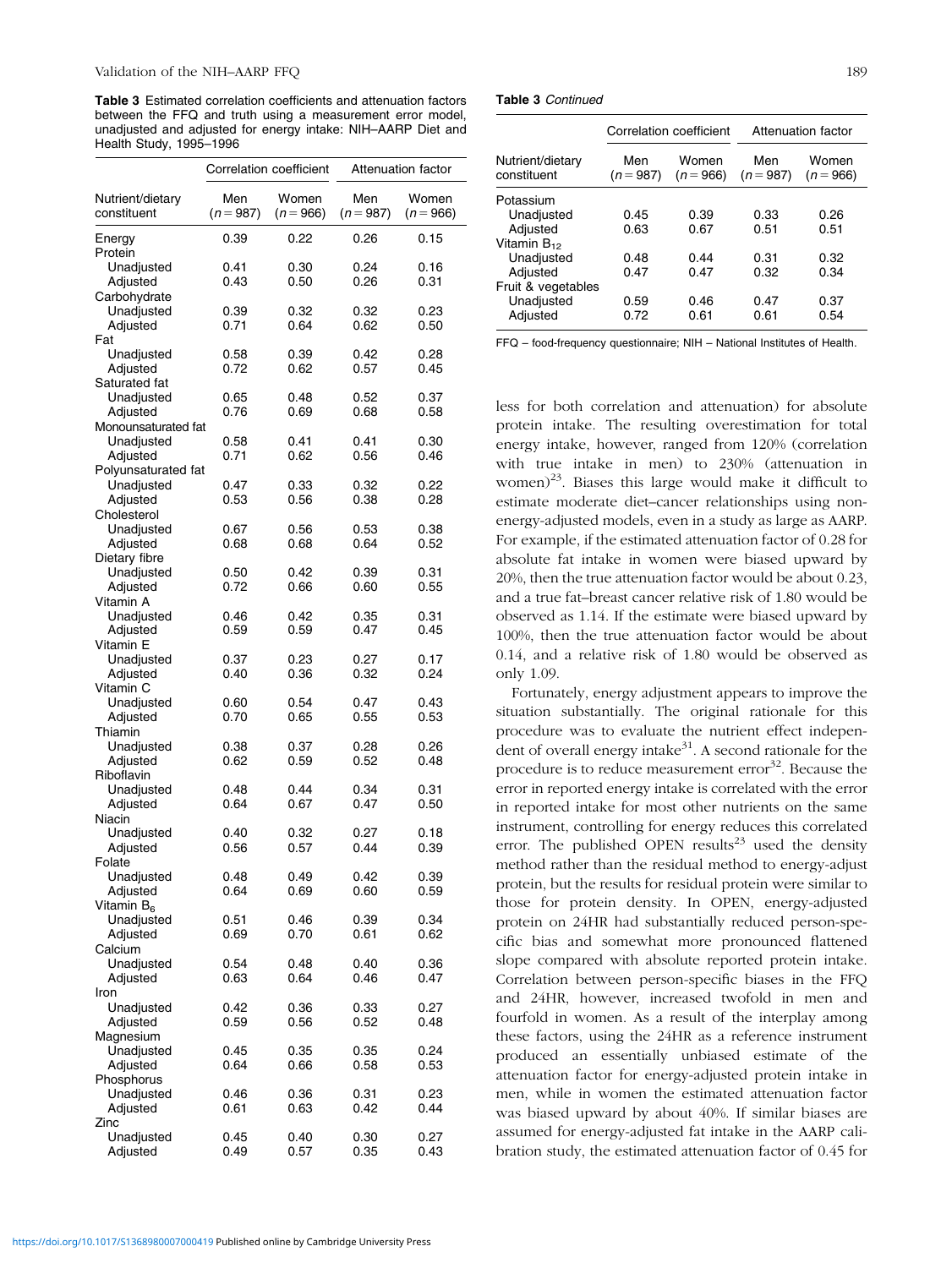|                                   | Men  |                        |                    |                    |                    |                     |                     | Women |                        |                    |                      |                    |                     |                     |                         |
|-----------------------------------|------|------------------------|--------------------|--------------------|--------------------|---------------------|---------------------|-------|------------------------|--------------------|----------------------|--------------------|---------------------|---------------------|-------------------------|
|                                   |      | <b>NCI</b>             | Willett            |                    | <b>Block</b>       | Hawaii              | <b>ACS</b>          |       | <b>NCI</b>             |                    | Willett              | <b>Block</b>       | Hawaii              | <b>ACS</b>          | WHI                     |
| Nutrient/dietary constituent AARP |      | EATS-DHQ <sup>21</sup> | EATS <sup>21</sup> | Rimm <sup>27</sup> | EATS <sup>21</sup> | Stram <sup>25</sup> | Flagg <sup>26</sup> | AARP  | EATS-DHQ <sup>21</sup> | EATS <sup>21</sup> | Munger <sup>24</sup> | EATS <sup>21</sup> | Stram <sup>25</sup> | Flagg <sup>26</sup> | Patterson <sup>28</sup> |
| Energy                            | 0.39 | 0.49                   | 0.20               | 0.43               | 0.45               | 0.48                | 0.27                | 0.22  | 0.48                   | 0.18               | 0.30                 | 0.45               | 0.28                | 0.40                | 0.37                    |
| Protein                           |      |                        |                    |                    |                    |                     |                     |       |                        |                    |                      |                    |                     |                     |                         |
| Unadjusted                        | 0.41 | 0.47                   | 0.30               |                    | 0.47               | 0.51                |                     | 0.30  | 0.46                   | 0.14               |                      | 0.43               | 0.38                |                     |                         |
| Adjusted                          | 0.43 | 0.57                   | 0.58               | 0.44               | 0.61               | 0.44                | 0.29                | 0.50  | 0.60                   | 0.54               | 0.16                 | 0.53               | 0.67                | 0.33                | 0.51                    |
| Carbohydrate                      |      |                        |                    |                    |                    |                     |                     |       |                        |                    |                      |                    |                     |                     |                         |
| Unadjusted                        | 0.39 | 0.53                   | 0.40               |                    | 0.46               | 0.49                |                     | 0.32  | 0.50                   | 0.33               |                      | 0.49               | 0.37                |                     |                         |
| Adjusted                          | 0.71 | 0.63                   | 0.67               | 0.73               | 0.64               | 0.68                | 0.73                | 0.64  | 0.69                   | 0.63               | 0.45                 | 0.66               | 0.80                | 0.51                | 0.67                    |
| <b>Total fat</b>                  |      |                        |                    |                    |                    |                     |                     |       |                        |                    |                      |                    |                     |                     |                         |
| Unadjusted                        | 0.58 | 0.52                   | 0.25               |                    | 0.53               | 0.57                |                     | 0.39  | 0.55                   | 0.30               |                      | 0.53               | 0.39                |                     |                         |
| Adjusted                          | 0.72 | 0.62                   | 0.60               | 0.67               | 0.55               | 0.69                | 0.58                | 0.62  | 0.66                   | 0.65               | 0.62                 | 0.67               | 0.77                | 0.66                | 0.64                    |
| Percentage energy                 |      | 0.66                   | 0.65               |                    | 0.60               | 0.69                | 0.49                |       | 0.67                   | 0.64               |                      | 0.66               | 0.76                | 0.65                |                         |
| from fat                          |      |                        |                    |                    |                    |                     |                     |       |                        |                    |                      |                    |                     |                     |                         |
| Saturated fat                     |      |                        |                    |                    |                    |                     |                     |       |                        |                    |                      |                    |                     |                     |                         |
| Unadjusted                        | 0.65 | 0.57                   | 0.34               |                    | 0.58               | 0.61                |                     | 0.48  | 0.60                   | 0.41               |                      | 0.56               | 0.45                |                     |                         |
| Adjusted                          | 0.76 | 0.68                   | 0.66               | 0.75               | 0.67               | 0.71                | 0.64                | 0.69  | 0.66                   | 0.66               | 0.59                 | 0.65               | 0.76                | 0.66                | 0.63                    |
| Monounsaturated fat               |      |                        |                    |                    |                    |                     |                     |       |                        |                    |                      |                    |                     |                     |                         |
| Unadjusted                        | 0.58 | 0.51                   | 0.27               |                    | 0.56               |                     |                     | 0.41  | 0.56                   | 0.31               |                      | 0.55               |                     |                     |                         |
| Adjusted                          | 0.71 | 0.60                   | 0.63               | 0.68               | 0.54               |                     |                     | 0.62  | 0.62                   | 0.64               | 0.62                 | 0.60               |                     |                     | 0.64                    |
| Polyunsaturated fat               |      |                        |                    |                    |                    |                     |                     |       |                        |                    |                      |                    |                     |                     |                         |
| Unadjusted                        | 0.47 | 0.52                   | 0.24               |                    | 0.41               |                     |                     | 0.33  | 0.48                   | 0.19               |                      | 0.43               |                     |                     |                         |
| Adjusted                          | 0.53 | 0.61                   | 0.52               | 0.37               | 0.33               |                     |                     | 0.56  | 0.64                   | 0.47               | 0.43                 | 0.48               |                     |                     | 0.54                    |
| Cholesterol                       |      |                        |                    |                    |                    |                     |                     |       |                        |                    |                      |                    |                     |                     |                         |
| Unadjusted                        | 0.67 | 0.48                   | 0.52               |                    | 0.57               |                     |                     | 0.56  | 0.61                   | 0.52               |                      | 0.55               |                     |                     |                         |
| Adiusted                          | 0.68 | 0.64                   | 0.70               | 0.76               | 0.67               |                     | 0.58                | 0.68  | 0.66                   | 0.68               | 0.21                 | 0.57               |                     | 0.44                | 0.60                    |
| Dietary fibre                     |      |                        |                    |                    |                    |                     |                     |       |                        |                    |                      |                    |                     |                     |                         |
| Unadjusted                        | 0.50 | 0.62                   | 0.44               |                    | 0.62               | 0.59                |                     | 0.42  | 0.60                   | 0.41               |                      | 0.62               | 0.46                |                     |                         |
| Adjusted                          | 0.72 | 0.80                   | 0.73               | 0.68               | 0.77               | 0.71                | 0.64                | 0.66  | 0.77                   | 0.68               | 0.24                 | 0.80               | 0.73                | 0.61                | 0.70                    |
| Vitamin A                         |      |                        |                    |                    |                    |                     |                     |       |                        |                    |                      |                    |                     |                     |                         |
| Unadjusted                        | 0.46 | 0.60                   | 0.43               |                    | 0.59               | 0.59                |                     | 0.42  | 0.58                   | 0.43               |                      | 0.47               | 0.58                |                     |                         |
| Adjusted                          | 0.59 | 0.69                   | 0.51               | 0.61               | 0.65               | 0.64                | 0.45                | 0.59  | 0.62                   | 0.54               | 0.14                 | 0.50               | 0.77                | 0.26                | 0.30                    |
| Vitamin E                         |      |                        |                    |                    |                    |                     |                     |       |                        |                    |                      |                    |                     |                     |                         |
| Unadiusted                        | 0.37 | 0.55                   | 0.23               |                    | 0.39               |                     |                     | 0.23  | 0.43                   | 0.17               |                      | 0.28               |                     |                     |                         |
| Adjusted                          | 0.40 | 0.57                   | 0.48               | 0.42               | 0.24               |                     | 0.23                | 0.36  | 0.51                   | 0.46               | 0.79                 | 0.19               |                     | 0.27                | 0.29                    |
| Vitamin C                         |      |                        |                    |                    |                    |                     |                     |       |                        |                    |                      |                    |                     |                     |                         |
| Unadjusted                        | 0.60 | 0.66                   | 0.61               |                    | 0.60               | 0.63                |                     | 0.54  | 0.61                   | 0.54               |                      | 0.65               | 0.66                |                     |                         |
| Adjusted                          | 0.70 | 0.74                   | 0.78               | 0.77               | 0.70               | 0.71                | 0.65                | 0.65  | 0.68                   | 0.71               | 0.53                 | 0.72               | 0.73                | 0.65                | 0.37                    |
| Thiamin                           |      |                        |                    |                    |                    |                     |                     |       |                        |                    |                      |                    |                     |                     |                         |
|                                   | 0.38 | 0.61                   | 0.54               |                    | 0.56               |                     |                     | 0.37  | 0.54                   | 0.33               |                      | 0.45               |                     |                     |                         |
| Unadjusted                        |      |                        |                    |                    |                    |                     |                     |       |                        |                    |                      |                    |                     |                     |                         |
| Adjusted                          | 0.62 | 0.83                   | 0.76               |                    | 0.72               |                     |                     | 0.59  | 0.65                   | 0.57               | 0.68                 | 0.57               |                     |                     | 0.66                    |
| Riboflavin                        |      |                        |                    |                    |                    |                     |                     |       |                        |                    |                      |                    |                     |                     |                         |
| Unadjusted                        | 0.48 | 0.63                   | 0.55               |                    | 0.60               |                     |                     | 0.44  | 0.58                   | 0.49               |                      | 0.53               |                     |                     |                         |
| Adjusted                          | 0.64 | 0.78                   | 0.79               |                    | 0.68               |                     |                     | 0.67  | 0.66                   | 0.69               | 0.32                 | 0.59               |                     |                     | 0.65                    |
| Niacin                            |      |                        |                    |                    |                    |                     |                     |       |                        |                    |                      |                    |                     |                     |                         |
| Unadjusted                        | 0.40 | 0.55                   | 0.40               |                    | 0.56               |                     |                     | 0.32  | 0.48                   | 0.25               |                      | 0.34               |                     |                     |                         |
| Adjusted                          | 0.56 | 0.65                   | 0.57               |                    | 0.59               |                     |                     | 0.57  | 0.64                   | 0.53               |                      | 0.46               |                     |                     | 0.63                    |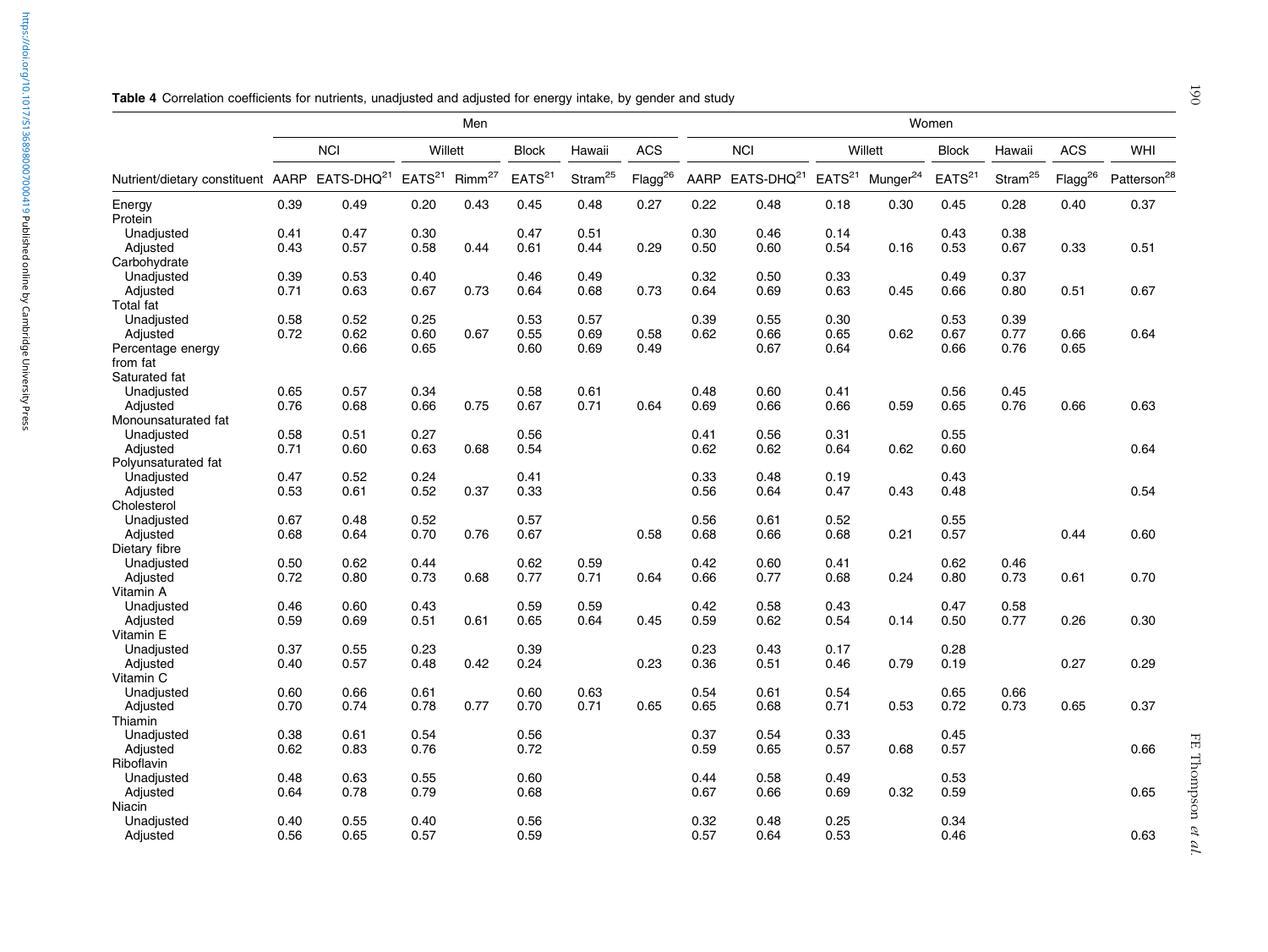#### Table 4 Continued

|                                   |      |                        |                    | Men                     |                    |                     |                     | Women      |                        |                    |                      |                    |                     |                     |                         |
|-----------------------------------|------|------------------------|--------------------|-------------------------|--------------------|---------------------|---------------------|------------|------------------------|--------------------|----------------------|--------------------|---------------------|---------------------|-------------------------|
|                                   |      | <b>NCI</b>             |                    | Willett<br><b>Block</b> |                    | Hawaii              | <b>ACS</b>          | <b>NCI</b> |                        | Willett            |                      | <b>Block</b>       | Hawaii              | <b>ACS</b>          | WHI                     |
| Nutrient/dietary constituent AARP |      | EATS-DHQ <sup>21</sup> | EATS <sup>21</sup> | Rimm <sup>27</sup>      | EATS <sup>21</sup> | Stram <sup>25</sup> | Flagg <sup>26</sup> | AARP       | EATS-DHQ <sup>21</sup> | EATS <sup>21</sup> | Munger <sup>24</sup> | EATS <sup>21</sup> | Stram <sup>25</sup> | Flagg <sup>26</sup> | Patterson <sup>28</sup> |
| Folate                            |      |                        |                    |                         |                    |                     |                     |            |                        |                    |                      |                    |                     |                     |                         |
| Unadjusted                        | 0.48 |                        |                    |                         |                    |                     |                     | 0.49       |                        |                    |                      |                    |                     |                     |                         |
| Adjusted                          | 0.64 |                        |                    | 0.70                    |                    |                     | 0.51                | 0.69       |                        |                    | 0.26                 |                    |                     | 0.43                | 0.57                    |
| Vitamin $B_{\epsilon}$            |      |                        |                    |                         |                    |                     |                     |            |                        |                    |                      |                    |                     |                     |                         |
| Unadjusted                        | 0.51 | 0.65                   | 0.52               |                         | 0.63               |                     |                     | 0.46       | 0.54                   | 0.33               |                      | 0.48               |                     |                     |                         |
| Adjusted                          | 0.69 | 0.79                   | 0.70               | 0.73                    | 0.64               |                     |                     | 0.70       | 0.65                   | 0.61               |                      | 0.57               |                     |                     | 0.66                    |
| Calcium                           |      |                        |                    |                         |                    |                     |                     |            |                        |                    |                      |                    |                     |                     |                         |
| Unadjusted                        | 0.54 | 0.69                   | 0.57               |                         | 0.62               | 0.52                |                     | 0.48       | 0.66                   | 0.55               |                      | 0.62               | 0.49                |                     |                         |
| Adjusted                          | 0.63 | 0.81                   | 0.79               | 0.60                    | 0.72               | 0.64                | 0.57                | 0.64       | 0.73                   | 0.67               | 0.49                 | 0.66               | 0.69                | 0.66                | 0.73                    |
| Iron                              |      |                        |                    |                         |                    |                     |                     |            |                        |                    |                      |                    |                     |                     |                         |
| Unadjusted                        | 0.42 | 0.59                   | 0.46               |                         | 0.55               |                     |                     | 0.36       | 0.49                   | 0.30               |                      | 0.42               |                     |                     |                         |
| Adjusted                          | 0.59 | 0.71                   | 0.67               | 0.32                    | 0.71               |                     | 0.28                | 0.56       | 0.59                   | 0.52               | $-0.09$              | 0.57               |                     | 0.35                | 0.66                    |
| Magnesium                         |      |                        |                    |                         |                    |                     |                     |            |                        |                    |                      |                    |                     |                     |                         |
| Unadjusted                        | 0.45 | 0.61                   | 0.43               |                         | 0.64               |                     |                     | 0.35       | 0.57                   | 0.44               |                      | 0.60               |                     |                     |                         |
| Adjusted                          | 0.64 | 0.79                   | 0.82               | 0.71                    | 0.76               |                     |                     | 0.66       | 0.78                   | 0.83               |                      | 0.81               |                     |                     | 0.72                    |
| Phosphorus                        |      |                        |                    |                         |                    |                     |                     |            |                        |                    |                      |                    |                     |                     |                         |
| Unadjusted                        | 0.46 | 0.58                   | 0.39               |                         | 0.56               |                     |                     | 0.36       | 0.55                   | 0.33               |                      | 0.55               |                     |                     |                         |
| Adjusted                          | 0.61 | 0.73                   | 0.77               | 0.63                    | 0.68               |                     |                     | 0.63       | 0.69                   | 0.65               | 0.52                 | 0.62               |                     |                     |                         |
| Zinc                              |      |                        |                    |                         |                    |                     |                     |            |                        |                    |                      |                    |                     |                     |                         |
| Unadjusted                        | 0.45 | 0.42                   | 0.37               |                         | 0.44               |                     |                     | 0.40       | 0.46                   | 0.28               |                      | 0.48               |                     |                     |                         |
| Adjusted                          | 0.49 | 0.49                   | 0.66               | 0.71                    | 0.42               |                     | 0.14                | 0.57       | 0.51                   | 0.43               |                      | 0.58               |                     | 0.18                | 0.47                    |
| Potassium                         |      |                        |                    |                         |                    |                     |                     |            |                        |                    |                      |                    |                     |                     |                         |
| Unadjusted                        | 0.45 | 0.58                   | 0.43               |                         | 0.60               |                     |                     | 0.39       | 0.59                   | 0.38               |                      | 0.59               |                     |                     |                         |
| Adjusted                          | 0.63 | 0.76                   | 0.79               | 0.73                    | 0.72               |                     |                     | 0.67       | 0.76                   | 0.75               | 0.65                 | 0.75               |                     |                     | 0.67                    |
| Vitamin $B_{12}$                  |      |                        |                    |                         |                    |                     |                     |            |                        |                    |                      |                    |                     |                     |                         |
| Unadjusted                        | 0.48 |                        |                    |                         |                    |                     |                     | 0.44       |                        |                    |                      |                    |                     |                     |                         |
| Adjusted                          | 0.47 |                        |                    | 0.52                    |                    |                     |                     | 0.47       |                        |                    | 0.47                 |                    |                     |                     | 0.21                    |

NCI – National Cancer Institute; ACS – American Cancer Society; WHI – Women's Health Initiative; EATS – Eating at America's Table Study; DHQ – Diet History Questionnaire.<br>Stram *et al.<sup>25</sup> used energy from non-alcohol sour*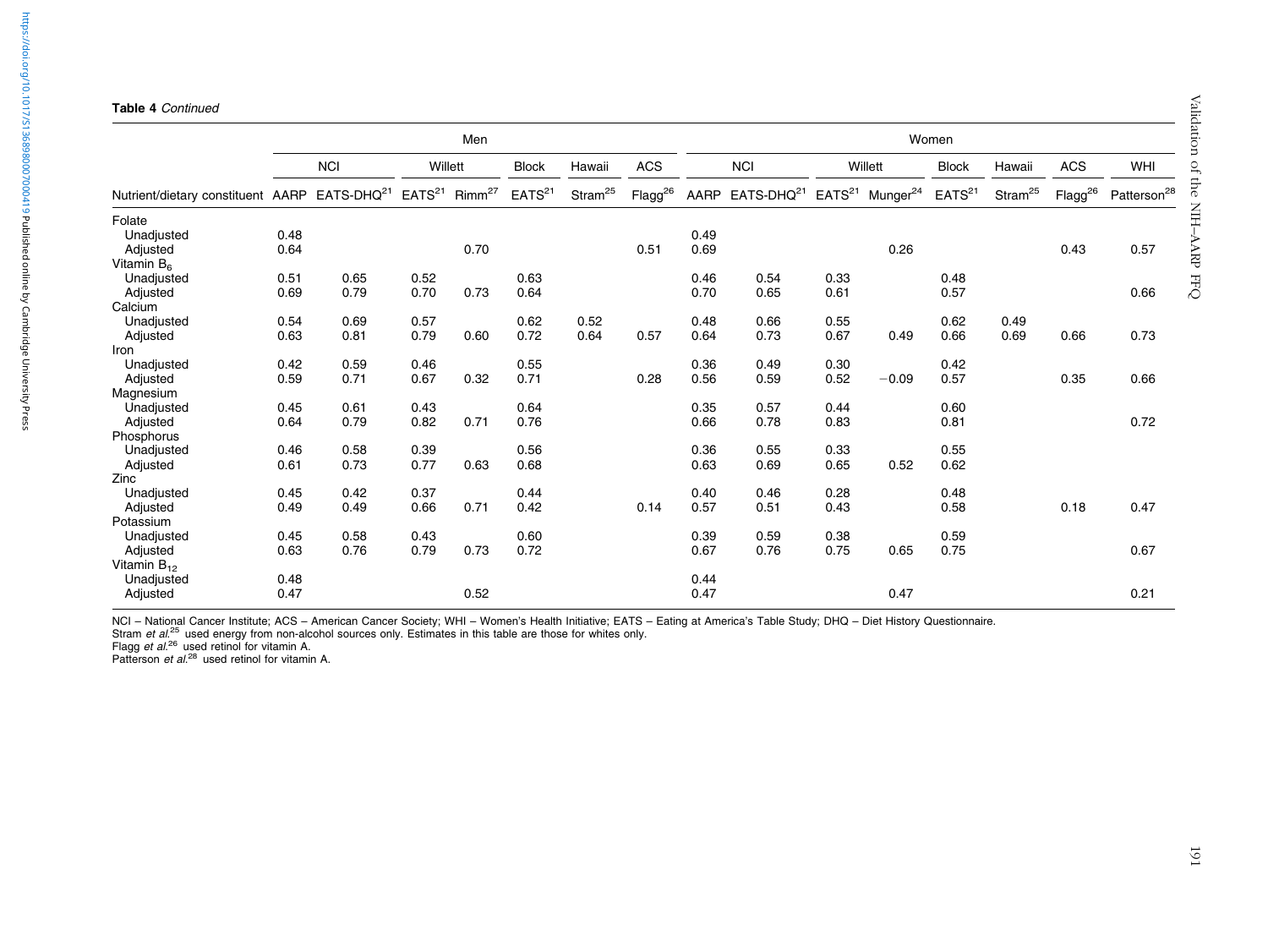residual fat intake in women would correspond to a true attenuation factor of about 0.32. Without residual confounding from energy, a true relative risk of 1.8 between the medians of the first and fifth quintiles of the residual fat distribution would be observed as 1.21. With a projected 3700 cases of breast cancer after 5 years of follow- $\text{up}^1$ , the statistical power to detect this relative risk using a two-sided test with a 5% significance level would be 98%.

While we do not have reference biomarkers for nutrients other than protein and energy, it seems likely that the 24HR-based estimates of the FFQ performance for some other nutrients are biased. Thus, we think it best to consider the estimated correlations with true intakes and attenuation factors in Table 3 as relative rather than absolute measures of the FFQ performance, and emphasise comparison with corresponding estimates in other studies. However, similar to protein in the OPEN study, the estimated correlation coefficients and attenuation factors improved substantially for most nutrients in Table 3 after energy adjustment. This improvement might be expected to hold for true correlations and attenuation factors.

While we do not know the precise direction and magnitude of biases in evaluating the FFQ using 24HR as a reference instrument, it is reasonable to conclude that reported energy intake may be most useful as an adjusting covariate for estimating intake of energy-adjusted nutrients. The FFQ's ability to capture energy-adjusted intake appears to be superior to its ability to capture absolute intake. Thus, energy adjustment not only allows one to assess the presence of an isoenergetic nutrient effect, but may also increase the statistical power to detect diet–disease relationships. Based on the estimated correlations with true intake and attenuation factors in Table 3, and even taking into account that some of them may overestimate the actual values, for energy-adjusted nutrients, the sample size of the NIH–AARP cohort study appears to be large enough and its range of intake wide enough to compensate for the loss of power due to measurement error in the FFQ and to detect moderate associations  $(\geq 1.8)$  between diet and common cancers.

#### Acknowledgements

Sources of funding: This research was supported (in part) by the Intramural Research Program of the NIH, NCI.

Conflict of interest declaration: None.

Authorship responsibilities: Study design – A.S., C.C.B., L.S.F., R.J.C., A.F.S., F.E.T.; study management – T.M., A.S., M.L.; analysis – V.K., D.M., C.C.B., F.E.T., M.S.B., L.S.F., R.J.C.;

writing – F.E.T., V.K., D.M., A.F.S., A.S., L.S.F., R.J.C., M.L.

Acknowledgements: We are indebted to the participants in the NIH–AARP Diet and Health Study for their outstanding cooperation. In addition, the authors gratefully acknowledge the work of Westat, Inc. in conducting the NIH–AARP Diet and Health Study.

#### References

- 1 Schatzkin A, Subar AF, Thompson FE, Harlan LC, Tangrea J, Hollenbeck AR, et al. Design and serendipity in establishing a large cohort with wide dietary intake distributions: the National Institutes of Health–American Association of Retired Persons Diet and Health Study. American Journal of Epidemiology 2001; 154: 1119–25.
- 2 Plummer M, Clayton D. Measurement error in dietary assessment: an investigation using covariance structure models. Part I. Statistics in Medicine 1993; 12: 925–35.
- 3 Plummer M, Clayton D. Measurement error in dietary assessment: an investigation using covariance structure models. Part II. Statistics in Medicine 1993; 12: 937–48.
- 4 Freudenheim JL, Marshall JR. The problem of profound mismeasurement and the power of epidemiologic studies of diet and cancer. Nutrition and Cancer 1988; 11: 243–50.
- 5 Freedman LS, Schatzkin A, Wax Y. The impact of dietary measurement on planning sample size required in a cohort study. American Journal of Epidemiology 1990; 132: 1185-95.
- 6 US National Cancer Institute, Division of Cancer Epidemiology and Genetics. NIH–AARP Diet and Health Study [homepage]. http://www.dietandhealth.cancer.gov.
- US National Cancer Institute, Division of Cancer Control and Population Sciences. Risk Factor Monitoring and Methods, Diet History Questionnaire [online], 8 February 2007. Available at http://riskfactor.cancer.gov/ DHQ/. Accessed June 2007.
- Subar AF, Midthune D, Kulldorff M, Brown CC, Thompson FE, Kipnis V, et al. Evaluation of alternative approaches to assign nutrient values to food groups in food frequency questionnaires. American Journal of Epidemiology 2000; 152: 279–86.
- 9 Walker AM, Blettner M. Comparing imperfect measures of exposure. American Journal of Epidemiology 1985; 121: 783–90.
- 10 Kipnis V, Midthune D, Freedman LS, Bingham S, Schatzkin A, Subar A, et al. Empirical evidence of correlated biases in dietary assessment instruments and its implications. American Journal of Epidemiology 2001; 153: 394–403.
- 11 Rosner B, Willett WC. Interval estimates for correlation coefficients corrected for within-person variation: implications for study design and hypothesis testing. American Journal of Epidemiology 1988; 127: 377–86.
- 12 Rosner B, Willett WC, Spiegelman D. Correction of logistic regression relative risk estimates and confidence intervals for systematic within-person measurement error. Statistics in Medicine 1989; 8: 1051–69.
- 13 Spiegelman D, Schneeweiss S, McDermott A. Measurement error correction for logistic regression models with an 'alloyed gold standard'. American Journal of Epidemiology 1997; 145: 184–96.
- 14 Wong MY, Day NE, Bashir SA, Duffy SW. Measurement error in epidemiology: the design of validation studies I: univariate situation. Statistics in Medicine 1999; 18: 2815-29.
- 15 Wong MY, Day NE, Wareham NJ. Measurement error in epidemiology: the design of validation studies II: bivariate situation. Statistics in Medicine 1999; 18: 2831-45.
- 16 Box G, Cox D. An analysis of transformations. Journal of the Royal Statistical Society 1964; B26: 211–52.
- 17 Willett WC. Nutritional Epidemiology, 2nd ed. New York: Oxford University Press, 1998.
- Carroll RJ, Midthune D, Freedman LS, Kipnis V. Seemingly unrelated measurement error models with application to nutritional epidemiology. Biometrics 2006; 62: 75–84.
- 19 SAS Institute, Inc. SAS/STAT User's Guide. Cary, NC: SAS Institute, Inc., 2000.
- 20 Carroll RJ, Freedman L, Pee D. Design aspects of calibration studies in nutrition, with analysis of missing data in linear measurement error models. Biometrics 1997; 53: 1440–57.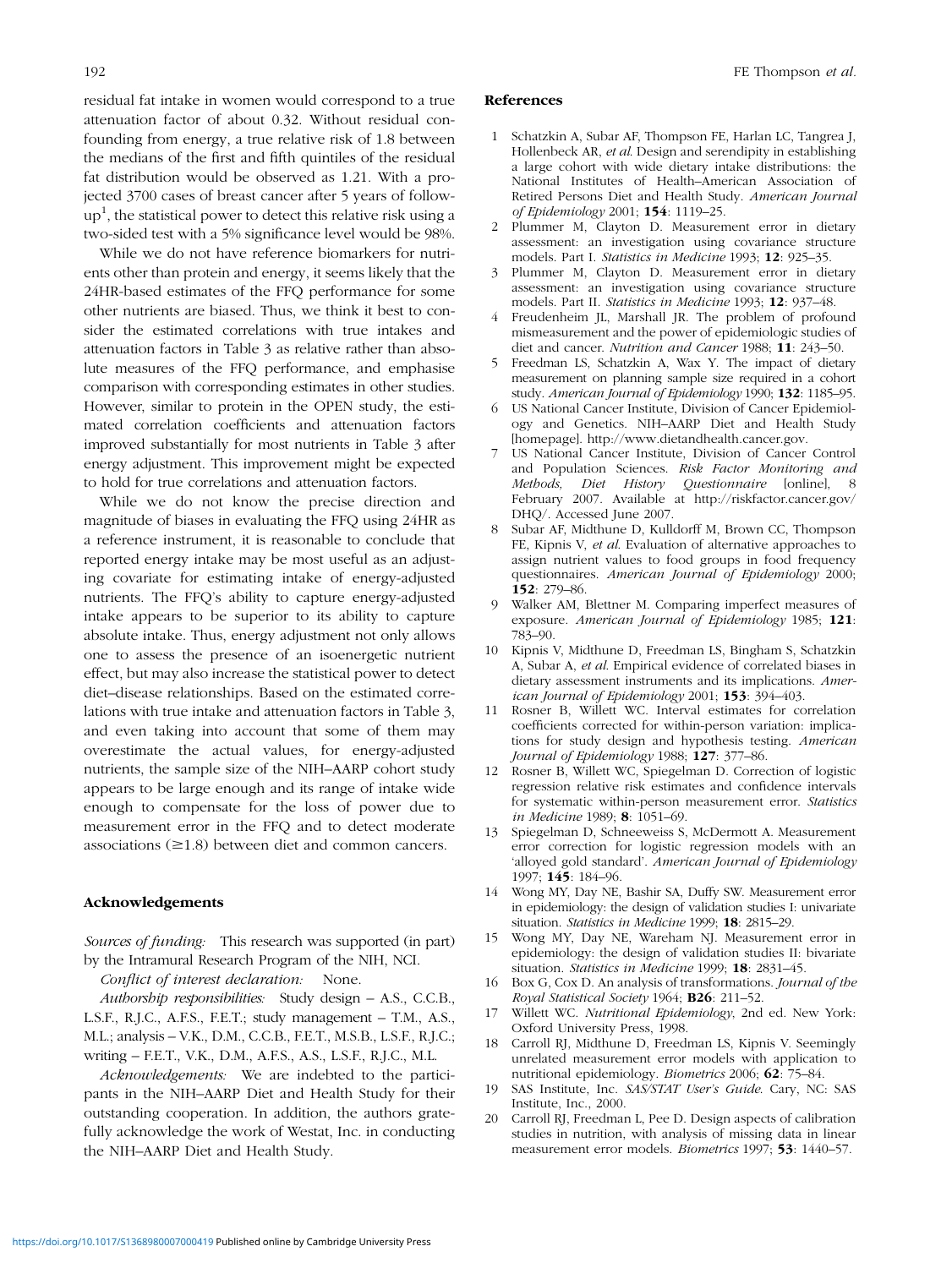- 21 Subar AF, Thompson FE, Kipnis V, Midthune D, Hurwitz P, McNutt S, et al. Comparative validation of the Block, Willett, and National Cancer Institute food frequency questionnaires: the Eating at America's Table Study. American Journal of Epidemiology 2001; 154: 1089–99.
- 22 Subar AF, Kipnis V, Troiano RP, Midthune D, Schoeller DA, Bingham S, et al. Using intake biomarkers to evaluate the extent of dietary misreporting in a large sample of adults: the OPEN Study. American Journal of Epidemiology 2003; 158: 1–13.
- 23 Kipnis V, Subar AF, Midthune D, Freedman LS, Ballard-Barbash R, Troiano RP, et al. Structure of dietary measurement error: results of the OPEN Biomarker Study. American Journal of Epidemiology 2003; 158: 14-21.
- 24 Munger RG, Folsom AR, Kushi LH, Kaye SA, Sellers TA. Dietary assessment of older Iowa women with a food frequency questionnaire: nutrient intake, reproducibility, and comparison with 24-hour dietary recall interviews. American Journal of Epidemiology 1992; 136: 192–200.
- 25 Stram DO, Hankin JH, Wilkens LR, Pike MC, Monroe KR, Park S, et al. Calibration of the dietary questionnaire for a multiethnic cohort in Hawaii and Los Angeles. American Journal of Epidemiology 2000; 151: 358-70.
- 26 Flagg EW, Coates RJ, Calle EE, Potischman N, Thun MJ. Validation of the American Cancer Society Cancer Prevention Study II Nutrition Survey Cohort Food Frequency Questionnaire. Epidemiology 2000; 11: 462–8.

# Appendix A

Prior to modelling, we performed the following steps for each nutrient and for each gender, in order to appropriately transform the data and remove outliers:

- 1. For each of the two 24HRs, temporarily remove values that fall below the 25th percentile of the distribution of reported intake minus three interquartile ranges or above the 75th percentile plus three interquartile ranges.
- **2.** Find the Box–Cox power transformation<sup>16</sup> of the remaining 24HR values that maximises the Shapiro– Wilk test statistic for normality<sup>33,34</sup> for the average of the two transformed 24HRs.
- 3. Apply this transformation to the values of each 24HR and each FFQ, after adding back the values removed in step  $(1)$ .
- 4. For each 24HR and each FFQ, remove as outliers the transformed values that fall below the 25th percentile of the distribution of transformed reported intake minus two interquartile ranges or above the 75th percentile plus two interquartile ranges.

The correlations with true intake and attenuation factors were estimated for each nutrient on their respective transformed scales. Because the Box–Cox transformation is monotonic, adjustment for energy does not depend on the scale to which energy is transformed. Therefore, the correlations with true intake and attenuation factors for energy-adjusted nutrients should be inter-

- 27 Rimm EB, Giovannucci EL, Stampfer MJ, Colditz GA, Litin LB, Willett WC. Reproducibility and validity of an expanded self-administered semiquantitative food frequency questionnaire among male health professionals. American Journal of Epidemiology 1992; 135: 1114-26.
- 28 Patterson RE, Kristal AR, Tinker LF, Carter RA, Bolton MP, Agurs-Collins T. Measurement characteristics of the Women's Health Initiative food frequency questionnaire. Annals of Epidemiology 1999; 9: 178-87.
- 29 Plummer M, Kaaks R. Commentary: An OPEN assessment of dietary measurement error. International Journal of Epidemiology 2003; 32: 1062–3.
- 30 Kipnis V, Midthune D, Freedman L, Bingham S, Day NE, Riboli E, et al. Bias in dietary-report instruments and its implications for nutritional epidemiology. Public Health Nutrition 2002; 5: 915–23.
- 31 Willett W, Stampfer MJ. Total energy intake: implications for epidemiologic analyses. American Journal of Epidemiology 1986; 124: 17–27.
- 32 Willett W. Dietary diaries versus food frequency questionnaires – a case of undigestible data. International Journal of Epidemiology 2001; 30: 317–19.
- 33 Shapiro SS, Wilk MB. An analysis of variance test for normality (complete samples). Biometrika 1965; 52: 591–611.
- 34 Shapiro SS, Francia RS. An approximate analysis of variance test for normality. Journal of the American Statistical Association 1972; 67: 215–16.

preted on the scale to which each particular nutrient was transformed.

### Appendix B – Measurement error model

For a given person, let  $T_N$  and  $T_E$  denote true intakes of nutrient  $N$  of interest and total energy  $E$ , respectively. Let  $Q_L$  and  $F_L$  denote the FFQ- and 24HR-reported intakes of nutrient  $L = N$ , E on occasion  $j = 1, 2$ , respectively. On appropriately transformed scales where all random variables are (approximately) normally distributed, the simultaneous measurement error model<sup>18</sup> for nutrients  $N$ and  $E$  is given as

$$
Q_{N_j} = \beta_{N0_j} + \beta_{N1} T_N + r_N + e_{N_j}; \quad j = 1, 2
$$
  
\n
$$
Q_{E_j} = \beta_{E0_j} + \beta_{E1} T_E + r_E + e_{E_j}; \quad j = 1, 2
$$
  
\n
$$
F_{N_j} = \mu_{N0_j} + T_N + u_{N_j}; \quad j = 1, 2
$$
  
\n
$$
F_{E_j} = \mu_{E0_j} + T_E + u_{E_j}; \quad j = 1, 2.
$$
 (B1)

Among the random variables,  $T_L$ ,  $L = N$ ,  $E$ , has mean  $\mu_{T_L}$ and variance  $\sigma_{T_L}^2$ . Parameters  $\beta_{L0_j}$  and  $\mu_{L0_j}$ ,  $L =$  $N, E$  and  $j = 1, 2$ , denote overall biases independent of true intake for the FFQ and 24HR, respectively; for the same nutrient, they are allowed to have different values to reflect the tendency to report lower mean intakes on repeat administrations of the same instrument. It is assumed that the first 24HR is unbiased, so that  $\mu_{N0_1} =$  $\mu_{E0_1} = 0$ . Slopes  $\beta_{N1}$  and  $\beta_{E1}$  reflect intake-related bias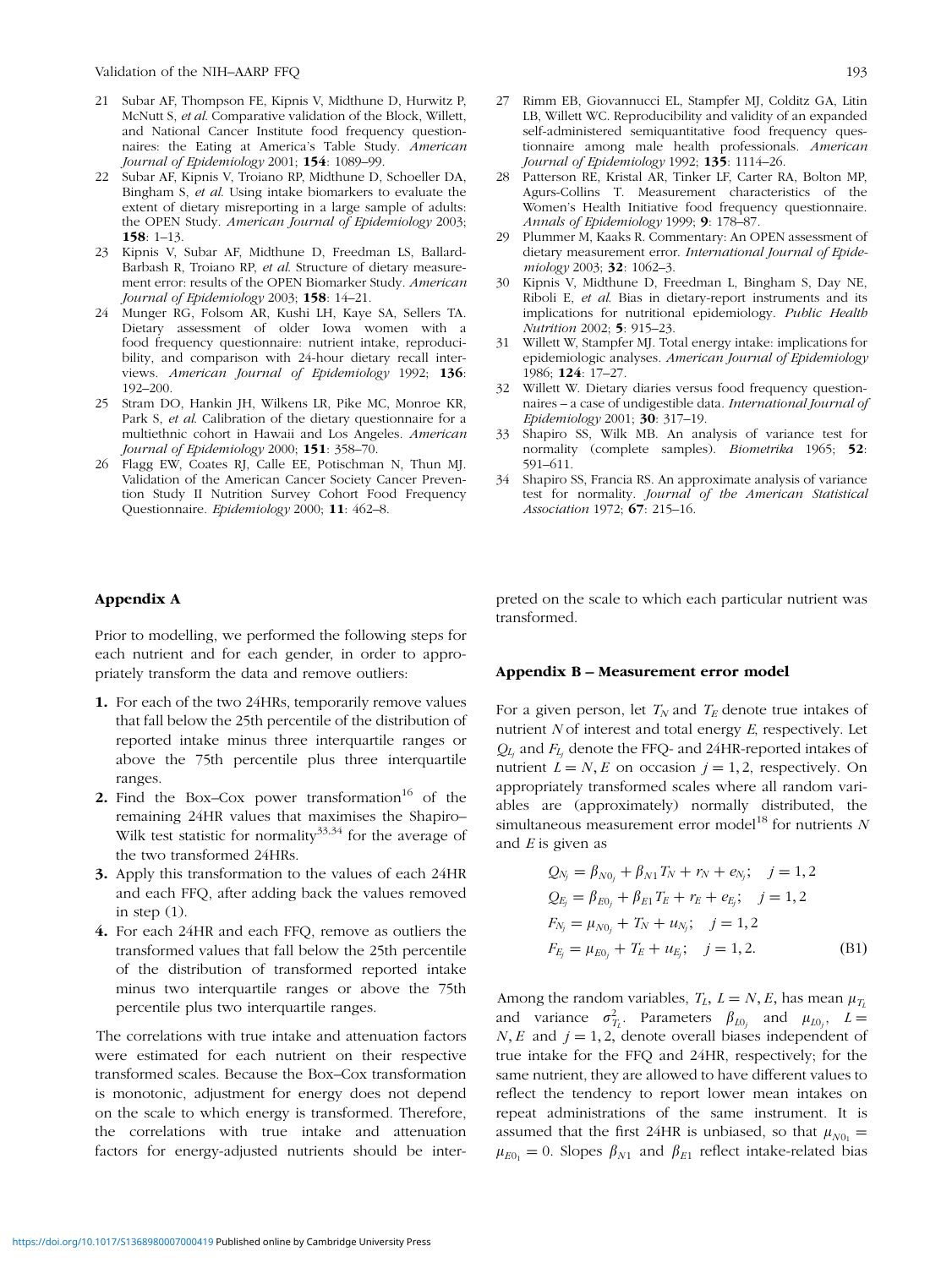in the FFQ; their values smaller than 1 lead to the wellknown flattened slope phenomenon, when people with lower than average intake overreport it and people with higher than average intake underreport it. Random variables  $r_N$  and  $r_E$  with means of zero and variances  $\sigma_{r_N}^2$  and  $\sigma_{r_E}^2$ , respectively, denote person-specific biases in the FFQ that are independent of true intake (but not of each other) and represent the differences between total within-person biases and their intake-related components. For nutrient  $L = N$ , E and repeat administration  $j = 1, 2$ , random variables  $\{e_L\}$  and  $\{u_L\}$  denote within-person random errors in the FFQ and 24HR, respectively, which are assumed to be independent of true intakes and person-specific biases. Because the FFQs and 24HRs were administered well separated in time from each other and between their respective repeats, within-person random errors for two different instruments and two different administrations for the same instrument are assumed to be independent. However, for the same administration of each instrument, within-person random errors for nutrients N and E are allowed to be correlated. It is critical that, under this model, the 24HR is assumed a correct reference instrument with errors that are independent of true intakes, errors in the FFQ and, for repeat administrations, of each other.

Since we are mainly interested in estimating the FFQ correlations with true intake and attenuation factors, it is convenient to re-parameterise measurement error model (B1) in terms of the first and second moments of the joint distribution of the intakes reported on two FFQs and two 24HRs. Define the observed data vector by  $\mathbf{D} = (Q_{N_1}, Q_{N_2}, Q_{E_1}, Q_{E_2}, F_{N_1}, F_{N_2}, F_{E_1}, F_{E_2})^T$ Denote its mean vector by  $\mathbf{\mu} = (\mu_1, \dots, \mu_8)$  and its variance covariance matrix by  $\Sigma$ . Note that, according to the model assumptions,  $\mu_5 = E(F_{N_1}) = \mu_{T_N}$  and  $\mu_7 = E(F_{E_1}) = \mu_{T_F}$ . Define

$$
\theta_1 = \text{var}(Q_{N_j}); \quad j = 1, 2
$$
\n
$$
\theta_2 = \text{cov}(Q_{N_1}, Q_{N_2})
$$
\n
$$
\theta_3 = \text{cov}(Q_{N_1}, Q_{E_1}) = \text{cov}(Q_{N_2}, Q_{E_2})
$$
\n
$$
\theta_4 = \text{cov}(Q_{N_1}, Q_{E_2}) = \text{cov}(Q_{N_2}, Q_{E_1})
$$
\n
$$
\theta_5 = \text{cov}(Q_{N_1}, F_{N_j}) = \text{cov}(Q_{N_1}, T_N); \quad l, j = 1, 2
$$
\n
$$
\theta_6 = \text{cov}(Q_{N_1}, F_{E_j}) = \text{cov}(Q_N, T_E); \quad l, j = 1, 2
$$
\n
$$
\theta_7 = \text{var}(Q_{E_j}); \quad j = 1, 2
$$
\n
$$
\theta_8 = \text{cov}(Q_{E_1}, Q_{E_2})
$$
\n
$$
\theta_9 = \text{cov}(Q_{E_1}, F_{N_j}) = \text{cov}(Q_E, T_N); \quad l, j = 1, 2
$$
\n
$$
\theta_{10} = \text{cov}(Q_{E_1}, F_{E_j}) = \text{cov}(Q_E, T_E); \quad l, j = 1, 2
$$
\n
$$
\theta_{11} = \text{var}(F_{N_j}); \quad j = 1, 2
$$
\n
$$
\theta_{12} = \text{cov}(F_{N_1}, F_{N_2}) = \sigma_{T_N}^2
$$
\n
$$
\theta_{13} = \text{cov}(F_{N_1}, F_{E_j}) = \text{cov}(T_N, T_E); \quad l, j = 1, 2
$$
\n
$$
\theta_{14} = \text{var}(F_{E_j}); \quad j = 1, 2
$$
\n
$$
\theta_{15} = \text{cov}(F_{E_1}, F_{E_2}) = \sigma_{T_E}^2.
$$
\n(B2)

From model (B1), it follows that the variance–covariance matrix of vector  **is then given by** 

$$
\Sigma = \begin{pmatrix}\n\theta_1 & \theta_2 & \theta_3 & \theta_4 & \theta_5 & \theta_5 & \theta_6 & \theta_6 \\
\theta_2 & \theta_1 & \theta_4 & \theta_3 & \theta_5 & \theta_5 & \theta_6 & \theta_6 \\
\theta_3 & \theta_4 & \theta_7 & \theta_8 & \theta_9 & \theta_9 & \theta_{10} & \theta_{10} \\
\theta_4 & \theta_3 & \theta_8 & \theta_7 & \theta_9 & \theta_9 & \theta_{10} & \theta_{10} \\
\theta_5 & \theta_5 & \theta_9 & \theta_9 & \theta_{11} & \theta_{12} & \theta_{13} & \theta_{13} \\
\theta_5 & \theta_5 & \theta_9 & \theta_9 & \theta_{12} & \theta_{11} & \theta_{13} & \theta_{13} \\
\theta_6 & \theta_6 & \theta_{10} & \theta_{10} & \theta_{13} & \theta_{13} & \theta_{14} & \theta_{15} \\
\theta_6 & \theta_6 & \theta_{10} & \theta_{10} & \theta_{13} & \theta_{13} & \theta_{15} & \theta_{14}\n\end{pmatrix},
$$

so that the observed data follow the model

$$
\mathbf{D} \sim \text{Normal}[\mathbf{\mu}; \Sigma]. \tag{B3}
$$

The maximum likelihood estimates for the unknown first and second moments are computed by fitting model (B3) using the SAS Mixed procedure.

For a given nutrient L,  $L = N$ , E, the correlation with true intake and attenuation factor are given by

$$
\rho_{Q,T} = \frac{\text{cov}(Q_L, T_L)}{\sigma_{Q_L} \sigma_{T_L}}
$$

and

$$
\lambda_{Q_L} = \frac{\mathrm{cov}(Q_L, T_L)}{\sigma_{Q_L}^2},
$$

respectively. Under our assumptions, it follows from (B2) that

$$
\text{var}(Q_N) = \theta_1; \quad \text{var}(Q_E) = \theta_7; \quad \sigma^2_{T_N} = \theta_{12}; \quad \sigma^2_{T_E} = \theta_{15}
$$

so that the correlation with true intake and attenuation factor for nutrients  $N$  and  $E$  are estimated as

$$
\hat{\rho}_{Q_N,T_N} = \frac{\widehat{\theta}_5}{\sqrt{\widehat{\theta}_1 \widehat{\theta}_{12}}}; \quad \widehat{\lambda}_{Q_N} = \frac{\widehat{\theta}_5}{\widehat{\theta}_1}
$$

and

$$
\hat{\rho}_{Q_E,T_E} = \frac{\widehat{\theta}_{10}}{\sqrt{\widehat{\theta}_{7}\widehat{\theta}_{15}}}; \quad \widehat{\lambda}_{Q_E} = \frac{\widehat{\theta}_{10}}{\widehat{\theta}_{7}},
$$

respectively.

For nutrient residual  $R$ , we have the following respective expressions for the true residual and the residual calculated using the FFQ:

$$
T_R = (T_N - \mu_{T_N}) - \frac{\text{cov}(T_N, T_E)}{\sigma_{T_E}^2} (T_E - \mu_{T_E})
$$

and

$$
Q_{R_j} = (Q_{N_j} - \mu_{Q_{N_j}}) - \frac{\text{cov}(Q_{N_j}, Q_{Ej})}{\text{var}(Q_E)} (Q_{E_j} - \mu_{Q_{Ej}}),
$$

with

$$
var(T_R) = \sigma_{T_N}^2 - \frac{cov^2(T_N, T_E)}{\sigma_{T_E}^2},
$$

$$
var(Q_{Rj}) = \sigma_{Q_N}^2 - \frac{cov^2(Q_{Nj}, Q_{Ej})}{var(Q_{Ej})}
$$